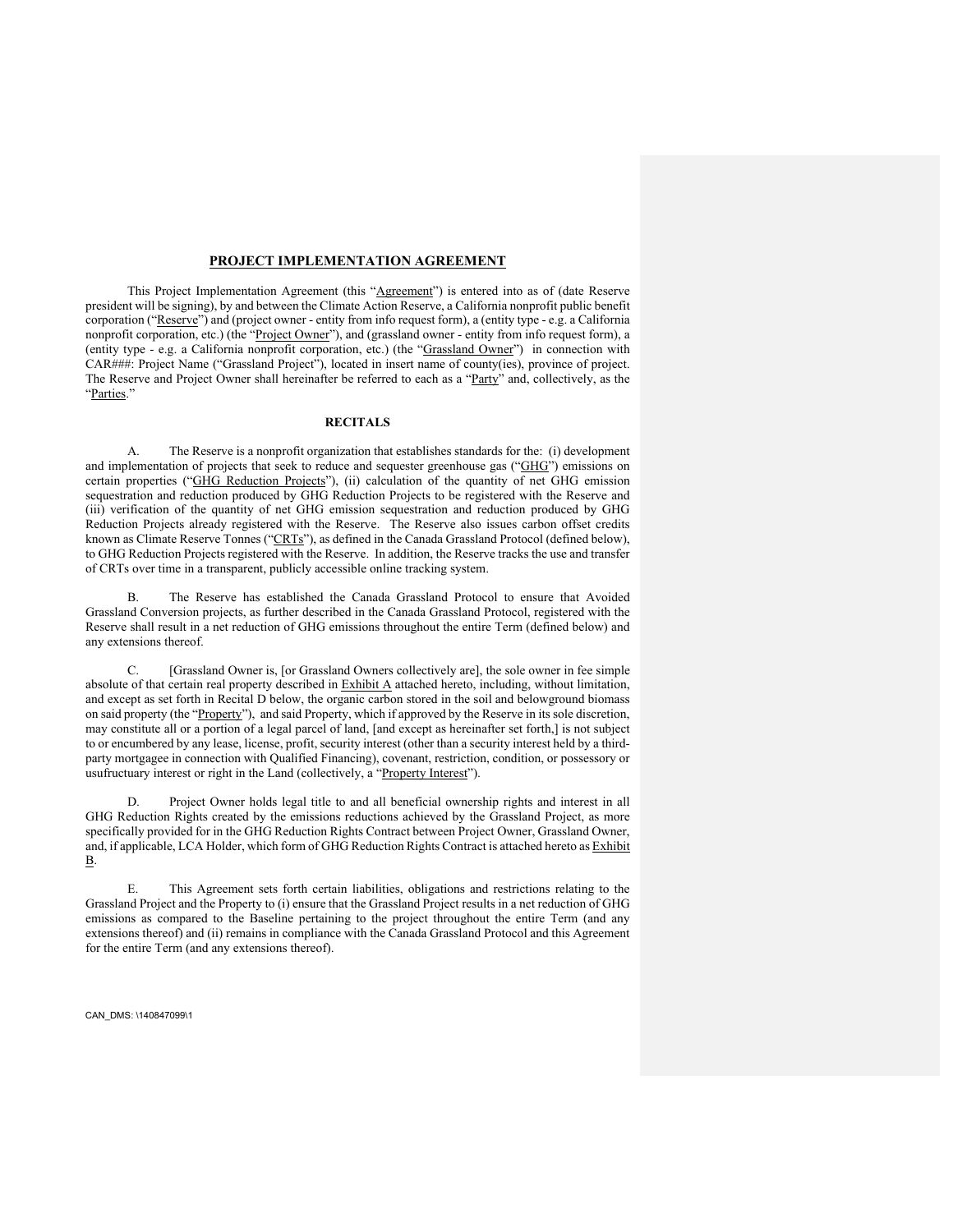F. This Agreement shall bind the Parties hereto and their successors, successors in interest, and assigns and any other Party holding a Property Interest that requires they be signatory to this PIA.

G. Project Owner has completed and submitted to the Reserve that certain Grassland Project Monitoring Plan attached hereto as **Exhibit C** and incorporated herein by reference (the "Grassland Project Monitoring Plan"), and the Grassland Project Monitoring Plan has been approved by Parties.

#### **AGREEMENT**

NOW, THEREFORE, in consideration of the mutual covenants, terms, conditions, and restrictions contained herein, and other good and valuable consideration, the receipt and sufficiency of which is hereby acknowledged, Project Owner hereby voluntarily agrees to enter into this Agreement and the Parties hereby agree as follows:

- 1. **Defined Terms.** In addition to the terms that may be defined elsewhere in this Agreement, the following terms when used in this Agreement shall be defined as follows:
	- (a) "Arbitration Costs" has the meaning ascribed to such term in Section 14.
	- (b) "Assignee" has the meaning ascribed to such term in Section  $7(a)(1)$ .
	- (c) "Assignment and Assumption Agreement" has the meaning ascribed to such term in Section  $7(a)(2)$ .
	- (d) "Avoidable Reversal" has the meaning ascribed to such term in Section  $8(a)$ .
	- (e) "Avoidable Reversal Notice" has the meaning ascribed to such term in Section  $8(a)(1)$ .
	- (f) "Baseline" is the baseline for this specific Grassland Project of Grassland Owner set forth in the Canada Grassland Protocol, and subject to Section 18.
	- (g) "Breach Notice" has the meaning ascribed to such term in Section  $9(a)$ .
	- (h) "CRT Costs" has the meaning ascribed to such term in Section 9(b).
	- (i) "CRTs" has the meaning ascribed to such term in the Recitals.
	- (j) "Damages" has the meaning ascribed to such term in Section 16.
	- (k) "Dispute" has the meaning ascribed to such term in Section 14.
	- (l) "LCA Holder" means that certain qualified land conservation organization or government agency which is the grantee of the Land Conservation Agreement.
	- (m) "Effective Date" has the meaning ascribed to such term in Section 4.
	- (n) "Eligible CRTs" are CRTs that are: (i) issued by the Reserve to any Avoided Grassland Conversion Project (each as further described in the Canada Grassland Protocol) registered with the Reserve, or are Forest CRTs (but only in such circumstances under which the use of Forest CRTs is expressly allowed by the Canada Grassland Protocol for this purpose); and (ii) Retired for the sole purpose of compensating the Reversal and not for any other purpose including, without limitation, for the purpose of offsetting the GHG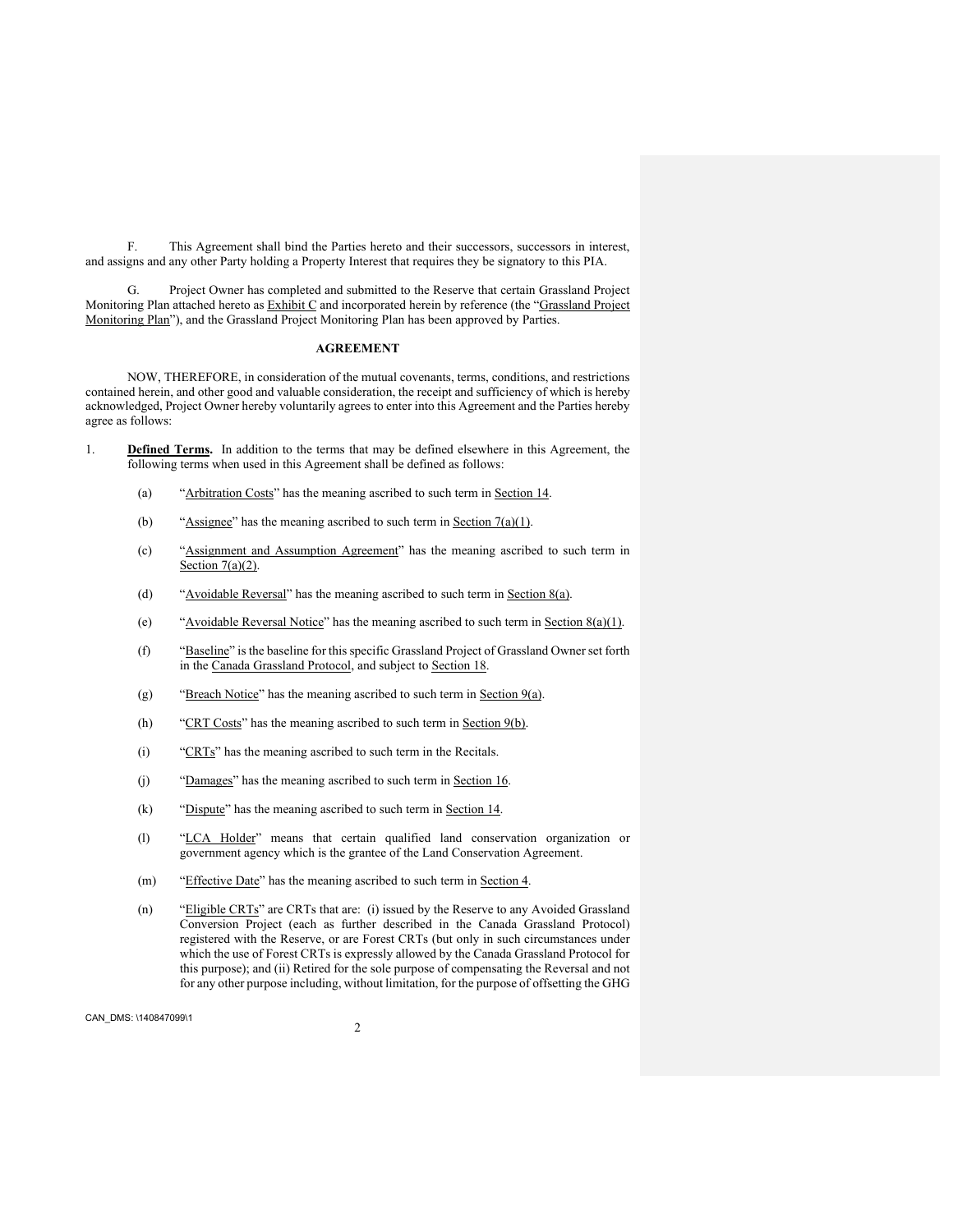emissions of third parties. Project Owner shall be required to purchase CRTs if Project Owner does not have a sufficient quantity of Eligible CRTs to fulfill Project Owner's obligations to cause Eligible CRTs to be retired under this Agreement.

- (o) "Extended Term" has the meaning ascribed to such term in Section  $5(b)$ .
- (p) "Grassland Project" is the Avoided Grassland Conversion Project of Project Owner that is described in the approved Grassland Project Monitoring Plan.
- (q) "Grassland Project Monitoring Plan" has the meaning ascribed to such term in the Recitals.
- (r) "Canada Grassland Protocol" means the Canada Grassland Protocol [Insert applicable Protocol version here] incorporated herein by reference.
- (s) "GHG" has the meaning ascribed to such term in the Recitals.
- (t) "GHG Reduction Projects" has the meaning ascribed to such term in the Recitals.
- (u) "GHG Reduction Right" is an interest in the GHG emission reductions which are created as a result of the Project Activities occurring on the Property for the Term of this Agreement (and any extensions thereof). Said rights may be more particularly described in a GHG Reduction Rights Contract.
- (v) "GHG Reduction Rights Contract" means that certain legally binding and enforceable contract by and between Grassland Owner, Project Owner and, if a Land Conservation Agreement is recorded against the Property, Easement Holder, which form of contract is attached hereto as **Exhibit B**, and which shall provide that Project Owner owns and holds exclusive legal title and beneficial ownership rights to all GHG Reduction Rights which are created as a result of the Project Activities (defined below) occurring on the Property for the Term of this Agreement (and any extensions thereof) as well as any and all right, interest, credit, entitlement, benefit or allowance to emit (whether now or at any future point) arising therefrom, including, without limitation, the exclusive right to be issued carbon offset credits or Climate Reserve Tonnes ("CRTs") by any third-party entity, such as the Climate Action Reserve. Said GHG Reduction Rights Contract may, but need not, also be included as an exhibit to the Land Conservation Agreement.
- (w) "Indemnified Parties" mean the Reserve and its directors, officers, employees, agents, contractors and representatives.
- $(x)$  "Indemnify" has the meaning ascribed to such term in Section 16.
- (y) "Notice" has the meaning ascribed to such term in Section 12.
- (z) "Person" means a natural person, individual, partnership, firm, association, corporation, limited liability company, trust and any other form of governmental or business entity or association.
- (aa) "Project Activities" means the act of preventing the emission of GHGs to the atmosphere (thereby achieving a permanent reduction of GHG emissions compared to the project Baseline) by avoiding crop cultivation of eligible grassland (as defined in the Canada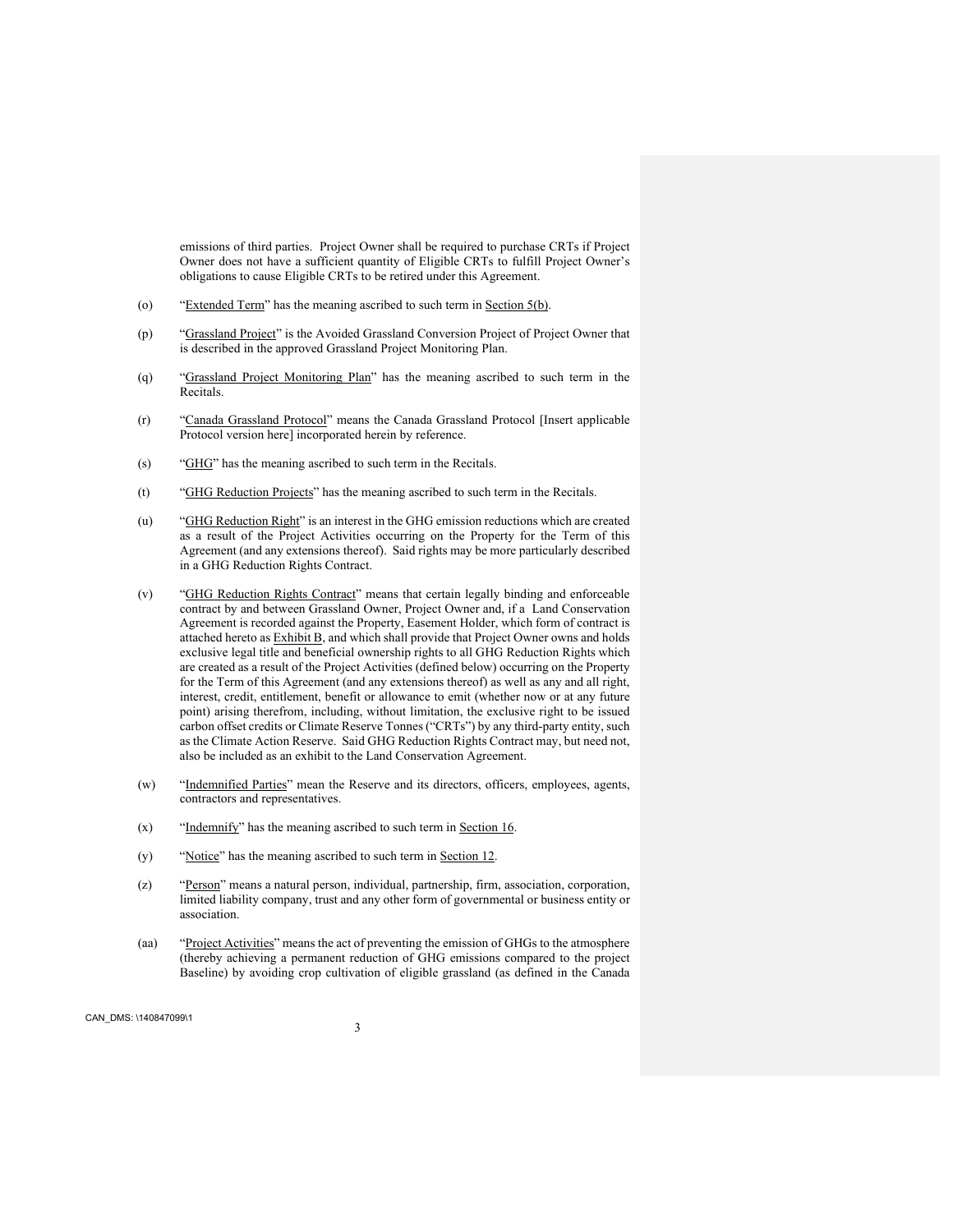Grassland Protocol) either by (i) recording a Land Conservation Agreement that ensures the Property will be maintained as grassland for the protection of Carbon Stocks, or (ii) transferring all of Grassland Owner's interest in the Property to a government or government entity so as to ensure that the Property will be maintained as grassland for the protection of Carbon Stocks.

- (bb) "Project Owner" has the meaning ascribed to such term in the Recitals.
- (cc) "Project Owner Breach" has the meaning ascribed to such term in Section  $9(a)$ .
- (dd) The "Property" has the meaning ascribed to such term in the Recitals.
- (ee) "Land Conservation Agreement" means a limitation in the form of a restriction, easement, covenant or condition which has been executed by the Grassland Owner or the Grassland Owner's duly appointed representative, has been recorded in the Land Titles Office in which the Property is located, and is binding on all heirs, successors, and assigns of Grassland Owner and requires the Property to be retained and managed for the entire Term (and any extensions thereof) in a manner that is fully consistent with the Canada Grassland Protocols, this Agreement (which Agreement may be attached to and incorporated into the Land Conservation Agreement by reference), and Project Activities, including, without limitation, a prohibition of (i) the conversion of the Property from grassland to any other use, and (ii) all Avoidable Reversals.
- (ff) "Qualified Financing" means third-party financing of all or any portion of the Property that is secured in whole or in part by a first-priority deed of trust or mortgage.
- (gg) "Regulatory Program" has the meaning ascribed to such term in Section  $4(c)$ .
- (hh) "Reversible Emission Reductions" means quantified emission reductions from the avoided emission of carbon that is stored in either soil or biomass within the Property. Such emission reductions are considered reversible until the completion of the permanence obligations as described in Section 3.5 of the Canada Grassland Protocol.
- (ii) "Reserve Tracking System" means the Reserve's online system that tracks the status of projects registered with the Reserve.
- (jj) To "Retire" a quantity of CRTs (which quantity shall be determined in accordance with this Agreement and the Canada Grassland Protocol) means to transfer a quantity of CRTs into an account, which is designated by the Reserve and dedicated to retiring CRTs, such that, after the transfer, Project Owner holds no ownership rights, including, but not limited, to rights to transfer, convey or otherwise control the transferred CRTs.
- (kk) A "Reversal" exists if the Reserve determines that some or all of the Property has experienced a significant disturbance, including, without limitation, digging or tilling.
- (ll) "Reversible Reductions" are reductions in GHG emissions quantified by the Canada Grassland Protocol related to organic carbon that is stored in soil or biomass on the Project Area.
- (mm) "Term" has the meaning ascribed to such term in Section 4.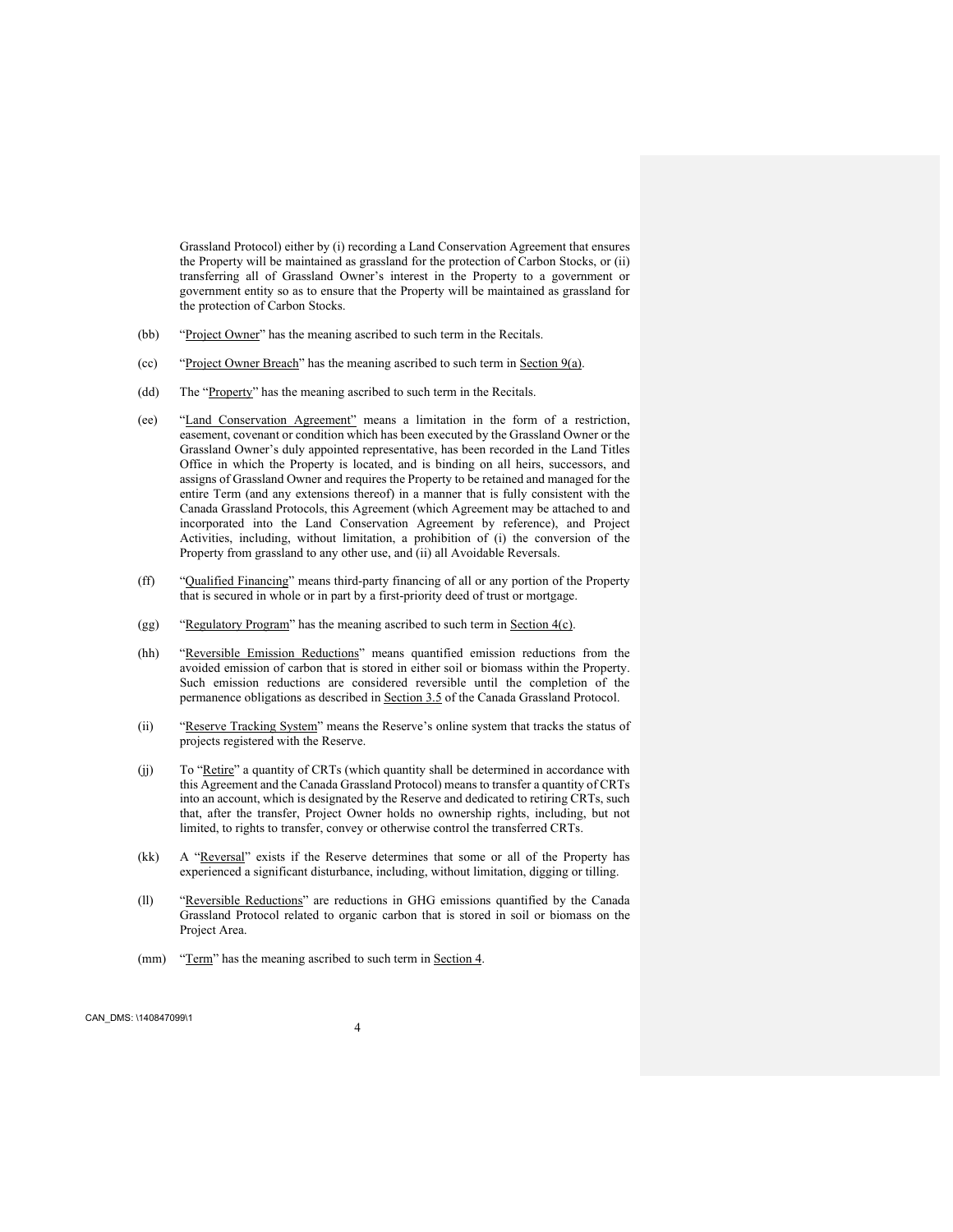- (nn) "Termination Notice" has the meaning ascribed to such term in Section 4(b).
- (oo) "Total CRTs Issued for Reversible Emission Reductions" has the meaning ascribed to such term in Section 4(b).
- (pp) "Transfer" has the meaning ascribed to such term in Section  $7(a)$ .
- (qq) "Unavoidable Reversal" has the meaning ascribed to such term in Section  $8(b)$ .
- 2. **Project Owner Obligations.** Project Owner shall: (i) fulfill all Project Owner covenants, obligations, duties and responsibilities in both this Agreement and the Canada Grassland Protocol; (ii) ensure that use of and activity on the Property and the Grassland Project complies with this Agreement, the Land Conservation Agreement, and the Canada Grassland Protocol; and (iii) prevent any activity on or use of the Property that violates any aspect of the Canada Grassland Protocol.
- 3. **Issuance of CRTs.** The Reserve shall issue CRTs to Project Owner in amounts to be determined by the Reserve, in its reasonable discretion, based on the determination of the Reserve-approved verification body in accordance with the Canada Grassland Protocol, at which time the Project Owner shall have the right, title and interest in the said CRTs. Nothing in this Section 3 shall be construed or interpreted as giving Project Owner any right to ongoing CRTs or obligating the Reserve to issue CRTs to the Grassland Project or Project Owner in the future. Due to technical limitations of the Reserve Tracking System, CRTs may pass through the account of another account holder before reaching the account of the Project Owner. This procedure does not imply any ownership of the CRTs by an account holder other than the Project Owner.
- 4. **Term.** This Agreement shall be effective as of the date hereof (the "Effective Date") and shall continue in full force and effect until that date which is  $X$ ) years following the Effective Date (the "Term"); *provided*, *however*, that this Agreement shall terminate prior to the end of the Term, subject to Section 18, if the requirements of subsection  $4(a)$ ,  $4(b)$ ,  $4(c)$ , or  $4(d)$  below are satisfied, in which case the Parties shall execute and record a memorandum of termination indicating that this Agreement has been terminated; *and provided further* that the term may be extended as set forth in Section 5(b). This Agreement shall terminate if any of the following occur:
	- (a) The Reserve determines that: (i) an Unavoidable Reversal has occurred, (ii) as a result of the Unavoidable Reversal, the Reserve has Retired a certain quantity of CRTs from the Buffer Pool (as defined in the Canada Grassland Protocol) pursuant to Section 10(b) and (iii) the Project Owner determines that the area unaffected by the Unavoidable Reversal is too small to constitute a Grassland Project (in which case subsection 4(b) applies to the area unaffected by the Unavoidable Reversal).
	- (b) Project Owner provides the Reserve with sixty (60) days' notice of Project Owner's intent to terminate this Agreement ("Termination Notice"), and Retires a quantity of Eligible CRTs equal to the total number of CRTs issued by the Reserve to the Grassland Project and relating to Reversible Reductions on the area of the project impacted by the reversal ("Total CRTs Issued for Reversible Emission Reductions") at any point following the Effective Date of this Agreement.
	- (c) Project Owner provides Reserve with a Termination Notice and each of the following requirements are satisfied as a condition precedent to the effectiveness of the termination of this Agreement, as determined by the Reserve in its reasonable discretion: (1) Grassland

**Commented [BZ1]:** If the project chooses a permanence commitment shorter than 100 years that needs to be established here. If projects are stacked new permanence commitments are necessary.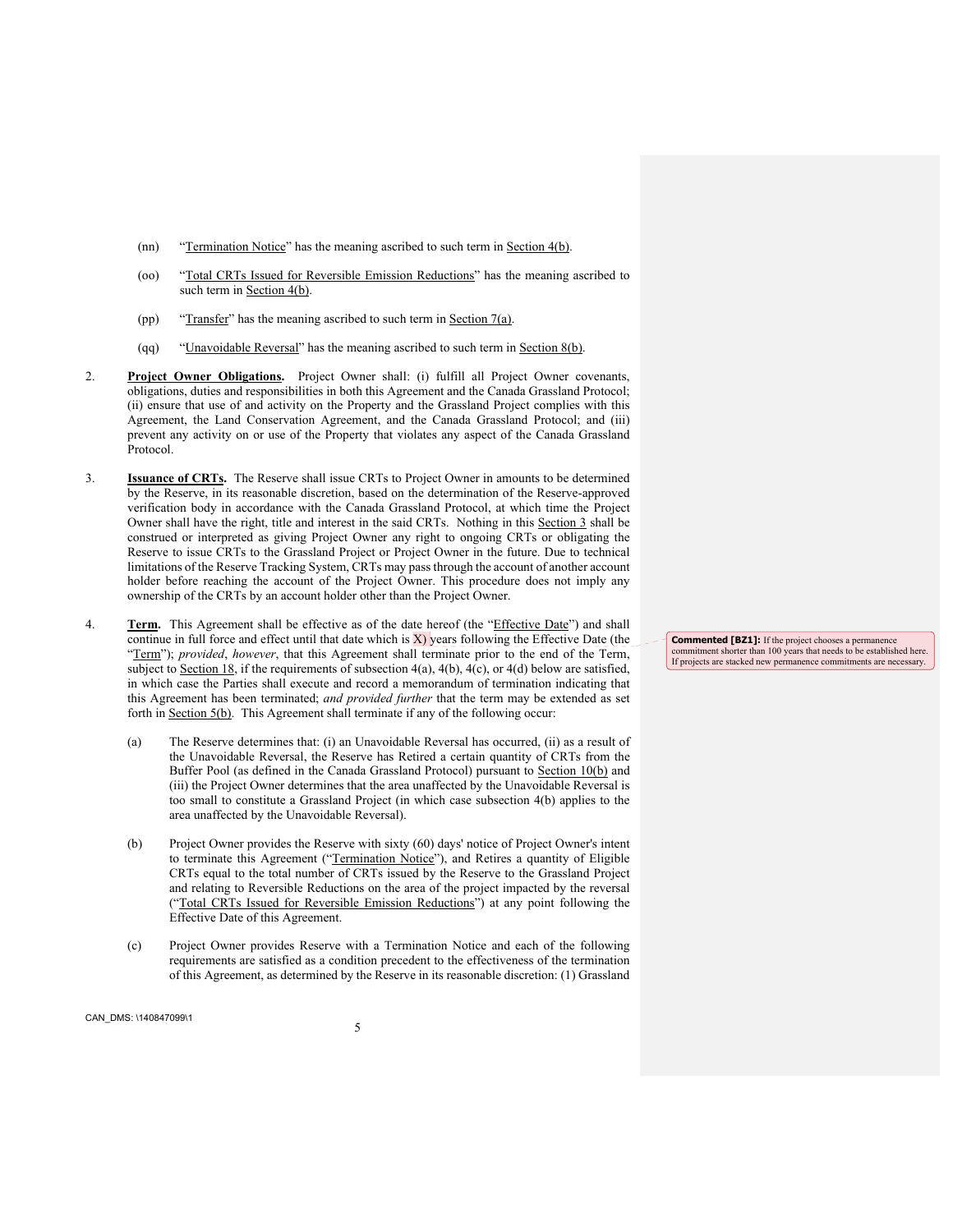Owner and/or Project Owner has registered with and covenants to participate in a federal or province regulatory program which primarily aims to offset GHG emissions (the "Regulatory Program")<sup>1</sup>; (2) the Regulatory Program has similar goals to those of the Canada Grassland Protocol, applies stringent standards and methodologies, and recognizes or otherwise accounts for CRTs issued by the Reserve to avoid double counting; and (3) Grassland Owner transfers over all CRTs issued in connection with the Grassland Project to the Regulatory Program, or alternately, the Regulatory Program agrees to assume liability for enforcing the permanence of all CRTs related to Reversible Emission Reductions that are not transferred over to the Regulatory Program. Project Owner may choose to cancel CRTs that are not eligible for transfer to the Regulatory Program in order to comply with this Section  $4(c)(3)$ , provided the CRTs have not been retired and are in Project Owner's account at the time of cancellation.

(d) Project Owner provides Reserve with a Termination Notice and each of the following requirements are satisfied as a condition precedent to the effectiveness of the termination of this Agreement, as determined by the Reserve in its reasonable discretion: (1) No CRTs issued by the Reserve in connection with the Grassland Project have been transacted or retired; (2) Project Owner pays any and all outstanding Reserve Account Holder fees, including CRT issuance fees at the prevailing rate as of the time of payment. Issuance fees shall be paid at the time of Grassland Project registration and subsequent issuance fees shall be paid upon Reserve approval of subsequent verifications that result in the issuance of credits; and (3) Project Owner exercises the cancellation option provided by this Section 4(d) within three years of Grassland Project registration. Upon successful termination pursuant to this Section 4(d), the Reserve shall cancel all CRTs issued in connection with the Grassland Project.

#### 5. **Limitation on Termination and Term Extension.**

- (a) Except as provided in Section 8, no Project Owner Breach shall give Project Owner the right to cancel, rescind, or otherwise terminate this Agreement or the Canada Grassland Protocol before the end of the Term (and any extensions thereof). Notwithstanding the immediately preceding sentence, nothing herein shall limit the Reserve's right to terminate, cancel, rescind or otherwise terminate this Agreement subject to the terms of this Agreement and the Canada Grassland Protocol.
- (b) At any time after the Effective Date, if the Reserve issues CRTs in accordance with Section 3, then the Term of this Agreement shall be extended until that date which is (100) years from the date of issuance of such additional CRTs (the "Extended Term"); *provided, however*, that in no event shall the Term, combined with all Extended Terms, continue later than that date which is one-hundred and thirty (130) years after the Effective Date.
- (c) At any time after the Effective Date, if the Reserve issues CRTs in accordance with Section 3, then the Term of this Agreement shall apply to the new CRTs until the end of the latest permanence agreement term.

**Commented [BZ2]:** This paragraph is used if the project uses 100 year permanence reqs. If not, use next paragraph

(d)

<sup>1</sup> The California Air Resources Board's cap-and-trade program, established pursuant to AB 32, is an approved Regulatory Program for purposes of satisfying this Section 4(c).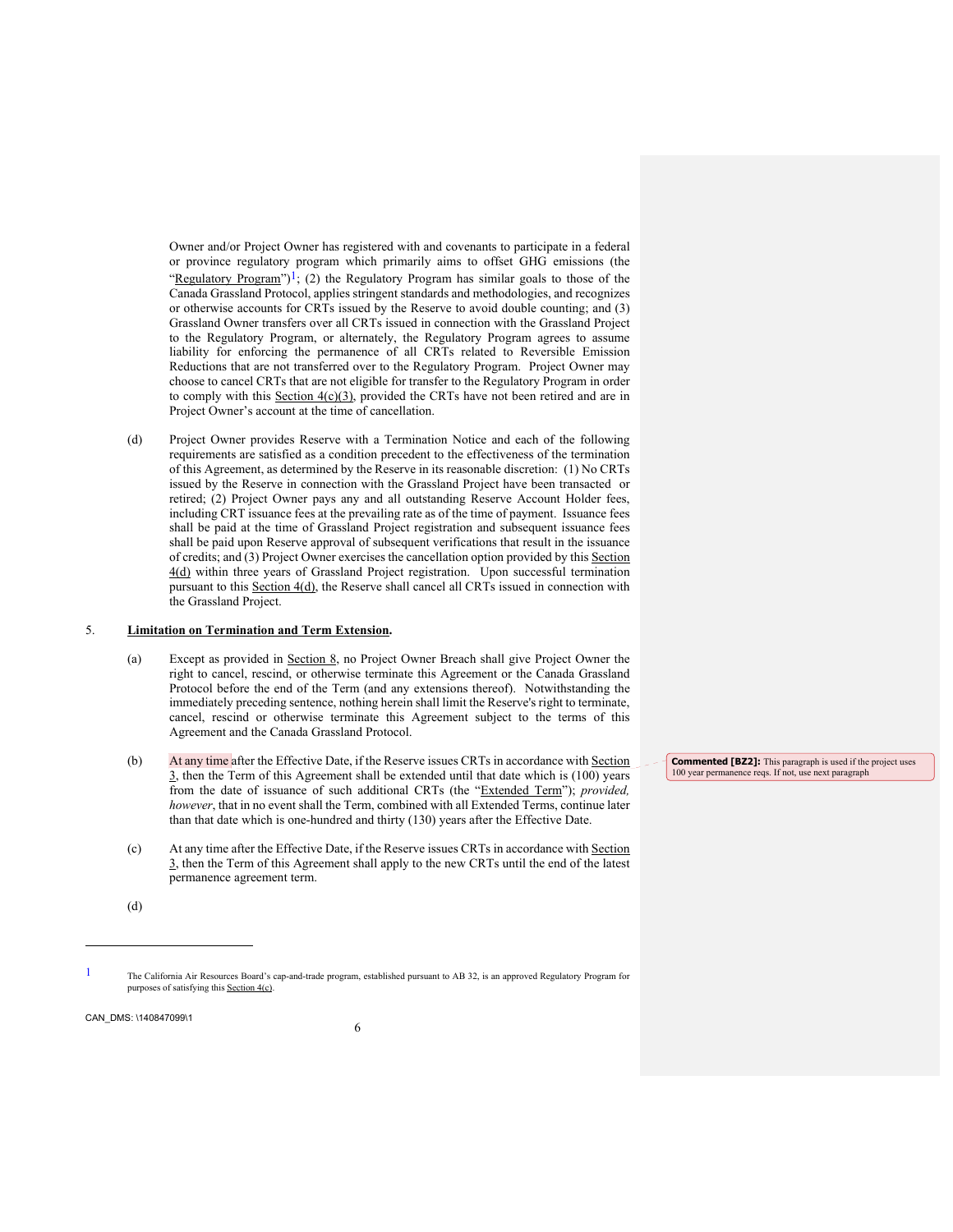- 6. **Monitoring Rights of the Reserve.** The Reserve and its agents shall have the right to request any and all data and documentation related to monitoring of the Grassland Project and provisions of the Canada Grassland Protocol. The Reserve and its agents shall also have the right to obtain and/or generate monitoring data related to the provisions of the Canada Grassland Protocol from sources other than the Project Owner. If physical access to the Property is requested by the Reserve or its agents, Project Owner shall make all reasonable efforts to reach agreement on such access with the Grassland Owner.
- 7. **Transfer of GHG Reduction Rights.** This Agreement shall be binding upon the Parties hereto and their successors, successors in interest, assigns and any other party holding, acquiring, or owning a GHG Reduction Right. Any assignment and assumption of this Agreement in violation of this Section 7 shall be void, and any purported assignment of this Agreement shall constitute a Breach pursuant to Section 9 of this Agreement.
	- (a) Assignment and Assumption. Project Owner shall not, directly or indirectly, transfer, assign, delegate or convey (collectively, "Transfer") any GHG Reduction Right unless the:
		- (1) Third party obtaining a GHG Reduction Right (the "Assignee") agrees to assume and be bound by this Agreement and the Canada Grassland Protocol unconditionally without modification or amendment, unless the Reserve, in its sole and absolute discretion, agrees in writing to a modification or amendment;
		- (2) Project Owner and Assignee both duly execute the Assignment and Assumption Agreement in the form attached hereto as Exhibit D (the "Assignment and Assumption Agreement") prior to any Transfer of any GHG Reduction Right;
		- (3) Assignee meets the requirements of Section 2.3.2 of the Canada Grassland Protocol, including the execution of a GHG Reduction Rights Contract, whose parties include the Grassland Owner and the holder of the LCA which binds the Property; and
		- (4) Project Owner delivers a copy of the fully executed Assignment and Assumption Agreement to the Reserve within fifteen (15) days after its execution.
	- (b) Release. Provided that Project Owner Transfers a GHG Reduction Right in compliance with subpart (a), above, Project Owner shall be released from this Agreement at such time as Reserve provides its written consent, which consent shall not be unreasonably withheld. Notwithstanding any consent by the Reserve that releases Project Owner from this Agreement, Project Owner shall remain obligated to the Reserve, and liable for, all Project Owner Breaches that arose during the time that Project Owner held a GHG Reduction Right.
	- (c) Copies. Project Owner shall provide the Assignee with copies of the Canada Grassland Protocol, this Agreement and all exhibits attached hereto and any amendments thereto prior to execution of the Assignment and Assumption Agreement. Assignee shall be deemed to have received the Canada Grassland Protocol, this Agreement and all exhibits attached hereto, and any amendments thereof, in accordance with the notice provisions in Section 14 of this Agreement.
	- (d) Partial Transfers of the GHG Reduction Rights. This Section 7 shall apply if Project Owner Transfers GHG Reduction Rights relating to all, or any portion, of the Property. If Project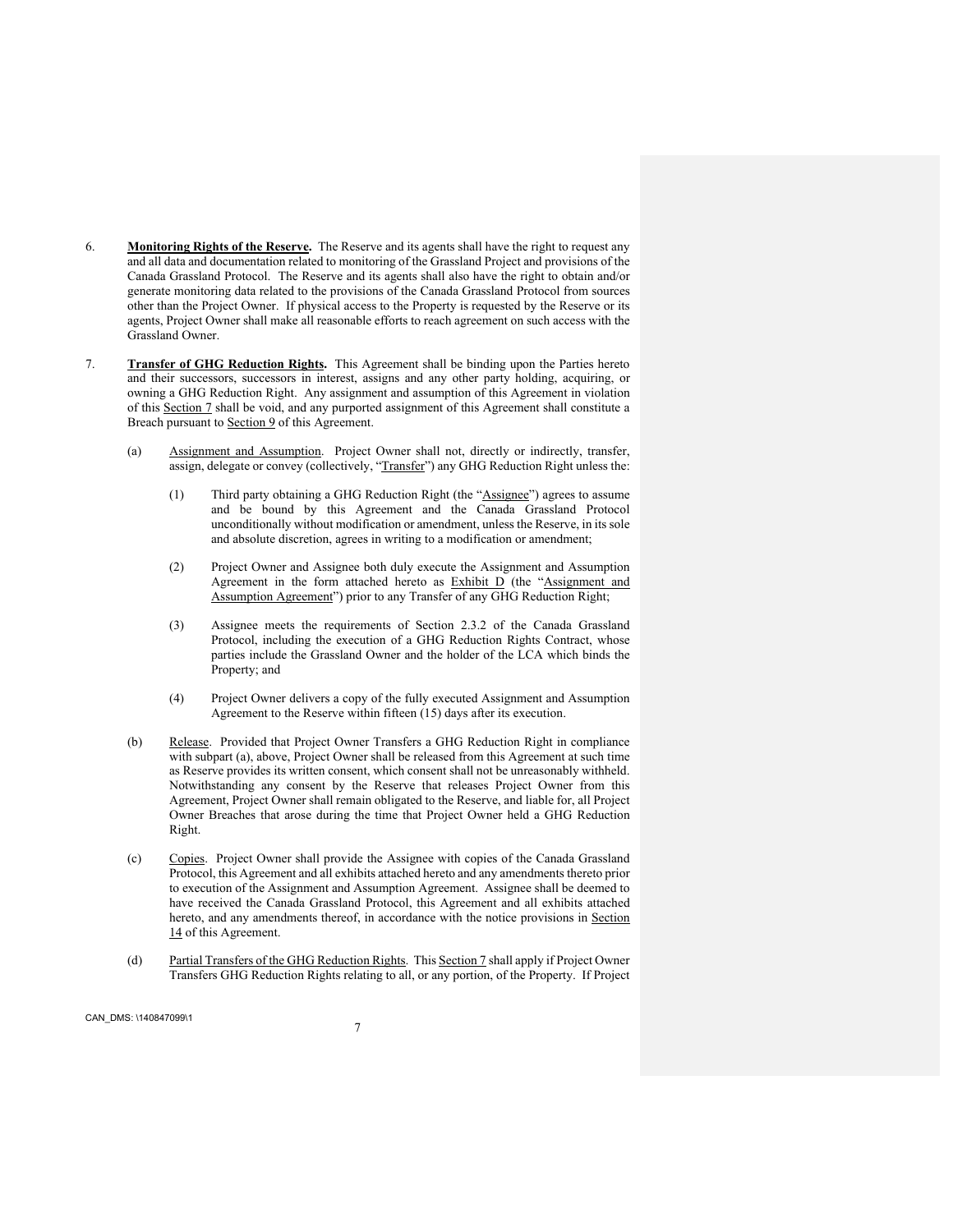Owner Transfers a GHG Reduction Right in only a portion of the Property, this Section 7 shall apply to only the GHG Reduction Right relating to the portion of the GHG Reduction Right being Transferred. Notwithstanding any provision to the contrary contained herein, if such Partial Transfer of the GHG Reduction Rights occurs without the Reserve's prior consent, the Reserve shall have the right, in its reasonable discretion, to terminate this Agreement. In the case of such termination, Project Owner shall Retire Eligible CRTs pursuant to the procedures provided by Section 4(b).

- (e) The sale, transfer, or retirement of CRTs after registration shall not be construed as a Transfer of GHG Reduction Rights.
- (f) Assignee Deemed a Project Owner After Transfer. Once a GHG Reduction Right has been Transferred, the Assignee shall be deemed to be a "Project Owner" under this Agreement and require any future party holding, owning or acquiring a GHG Reduction Right to assume this Agreement in accordance with this Section 7.
- 8. **Obligations of Project Owner Upon a Reversal.** Pursuant to the Canada Grassland Protocol, Project Owner shall notify the Reserve of any event that may constitute a Reversal. The Project Owner shall notify the Reserve in writing not more than thirty (30) days after the Project Owner first discovers or reasonably should have discovered event(s) that may constitute an Avoidable Reversal. The Project Owner shall notify the Reserve in writing not more than one-hundred-andeighty (180) days after the Project Owner knows or reasonably should have known of event(s) that may constitute an Unavoidable Reversal, which notice shall include (i) an explanation of the nature of the unavoidable reversal, (ii) a map, of a scale and detail reasonably acceptable to the Reserve, delineating the affected areas and (iii) a calculation of the quantity of Reversible Reductions related to the area affected by the Reversal for which CRTs have been issued, pursuant to Equation 5.18 of the Canada Grassland Protocol. As set forth below, the final determination as to whether a Reversal has occurred shall be made by the Reserve.
	- (a) Avoidable Reversals. If the Reserve determines that a Reversal has occurred due to any one or more of the following occurrences: (i) the Project Owner voluntarily terminates the project prior to the end of the Term, including any extension thereof; (ii) the Project Owner ceases to timely perform all required monitoring and verification for a period longer than thirty (30) days after such monitoring and verification was required to be completed; (iii) any activity occurs within the Property that leads to a significant disruption of soil carbon, including, without limitation, cropping activities (the conversion to crop land), eminent domain, or mining and drilling activities; (iv) a natural disturbance occurs to the soil carbon within the Property that the Reserve reasonably determines to have been caused or made worse by the Grassland Owner's or Project Owner's negligence, gross negligence, willful act, or intentional mismanagement of the Property as grassland (each, an "Avoidable Reversal"), then:
		- (1) the Reserve shall deliver written notice to Project Owner of the Avoidable Reversal ("Avoidable Reversal Notice"); and
		- (2) Project Owner shall: (i) within thirty (30) days of receiving the Avoidable Reversal Notice, provide a written description and explanation of the Reversal to the Reserve, which explanation shall include a map, of a scale and detail reasonably acceptable to the Reserve, delineating the affected areas; and (ii) within one-hundred-and-twenty (120) days of receiving the Avoidable Reversal Notice, Retire a quantity of Eligible CRTs as calculated pursuant to Equation 5.18 of the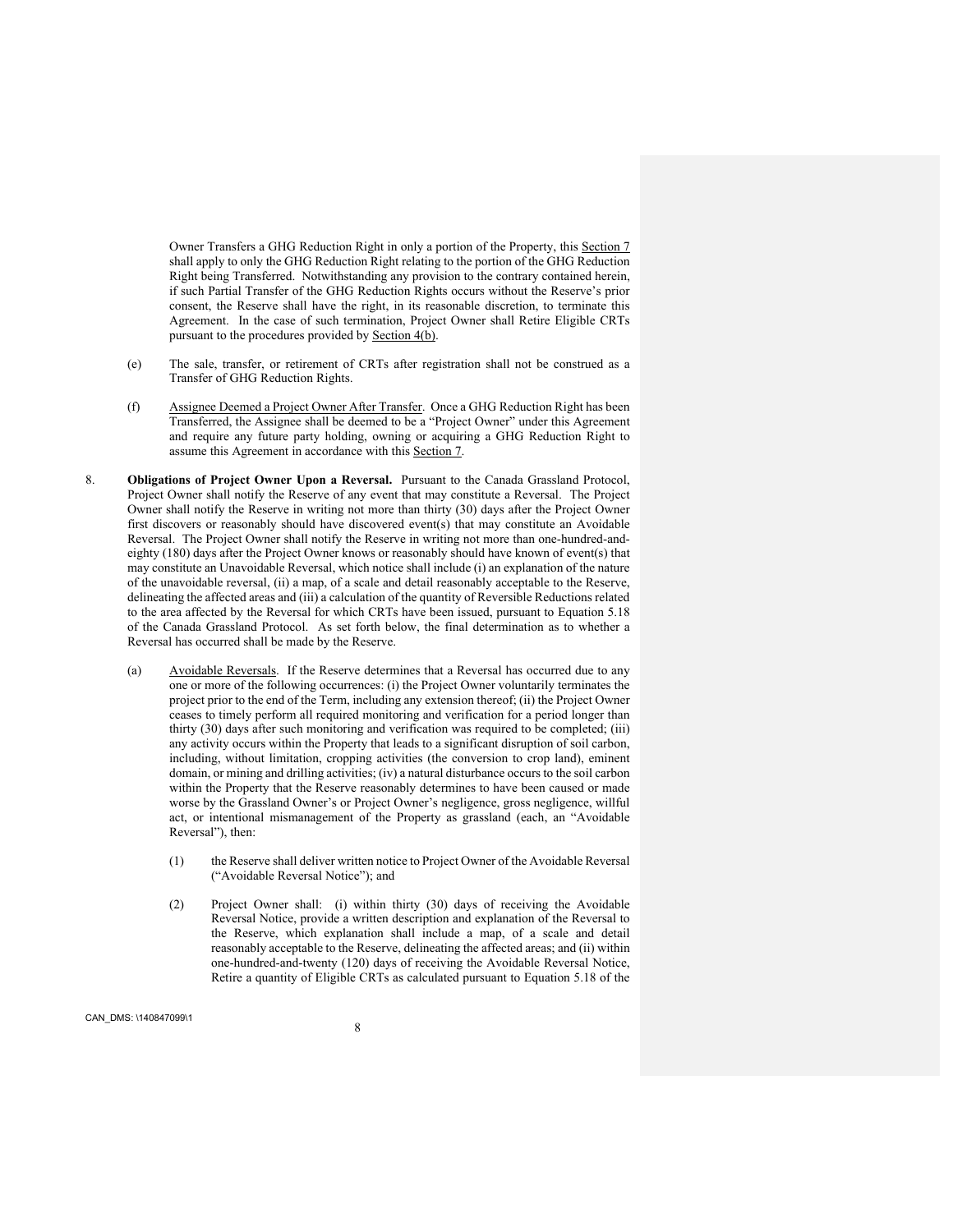Canada Grassland Protocol, which Eligible CRTs shall then be designated in the Reserve software as compensating for an Avoidable Reversal.

(b) Unavoidable Reversals. If the Reserve determines that a Reversal has occurred that is not an Avoidable Reversal ("Unavoidable Reversal"), the Reserve may Retire a quantity of CRTs from the Reserve's Buffer Pool (as described in the Canada Grassland Protocol) as calculated pursuant to Equation 5.14 of the Canada Grassland Protocol.

## 9. **Remedies.**

- (a) If the Reserve determines that Project Owner has breached or violated this Agreement, including any obligation or covenant contained herein ("Project Owner Breach"), the Reserve shall deliver written notice to Project Owner of the Project Owner Breach ("Breach Notice"). If Project Owner fails to cure the Project Owner Breach within sixty  $(60)$  days of receiving the Breach Notice, the:
	- (1) Reserve may (but shall not be obligated to): (i) place a notice of breach with respect to the Grassland Project, Property and Project Owner on the Reserve Tracking System, (ii) freeze any activity of Project Owner on the Reserve Tracking System that relates to the Grassland Project and Property, including, without limitation, the transfer of CRTs, (iii) require Project Owner to cease and desist from the activity, use or alteration to the Property that gives rise to the Project Owner Breach and/or (iv) remove the Grassland Project from the Reserve Tracking System.
	- (2) Project Owner shall: (i) within ninety (90) days of receipt of the Breach Notice, provide a written description and explanation of the Project Owner Breach to the Reserve and (ii) within one-hundred-and-twenty (120) days of receiving the Breach Notice, Retire a quantity of Eligible CRTs equal to the Total CRTs Issued for Reversible Emission Reductions.
- (b) The Parties agree that the Reserve will suffer damages in the event of Project Owner's Breach or a termination of this Agreement by Project Owner pursuant to Section 4(b). Although the amount of such damages is extremely difficult or impossible to determine, the Parties agree that the cost of the CRTs Project Owner shall Retire pursuant to Section 4(b) or this Section 9 (the "CRT Costs") is a reasonable estimate of the Reserve's loss in the event of Project Owner's Breach or termination of this Agreement by Project Owner pursuant to Section 4(b). Thus, the Reserve and Project Owner agree that the CRT Costs shall be liquidated damages but not a penalty. In no event shall this Section limit the Reserve's rights against Project Owner as set forth in this Agreement and the Canada Grassland Protocol.

The Reserve and Project Owner acknowledge that they have read and understood the provisions of the foregoing liquidated damages provision and by their signatures immediately below agree to be bound by its terms.

CLIMATE ACTION RESERVE INSERT PROJECT OWNER ENTITY

 $\mathbf{By:}$ 

Name: Craig Ebert Name: insert name of signatory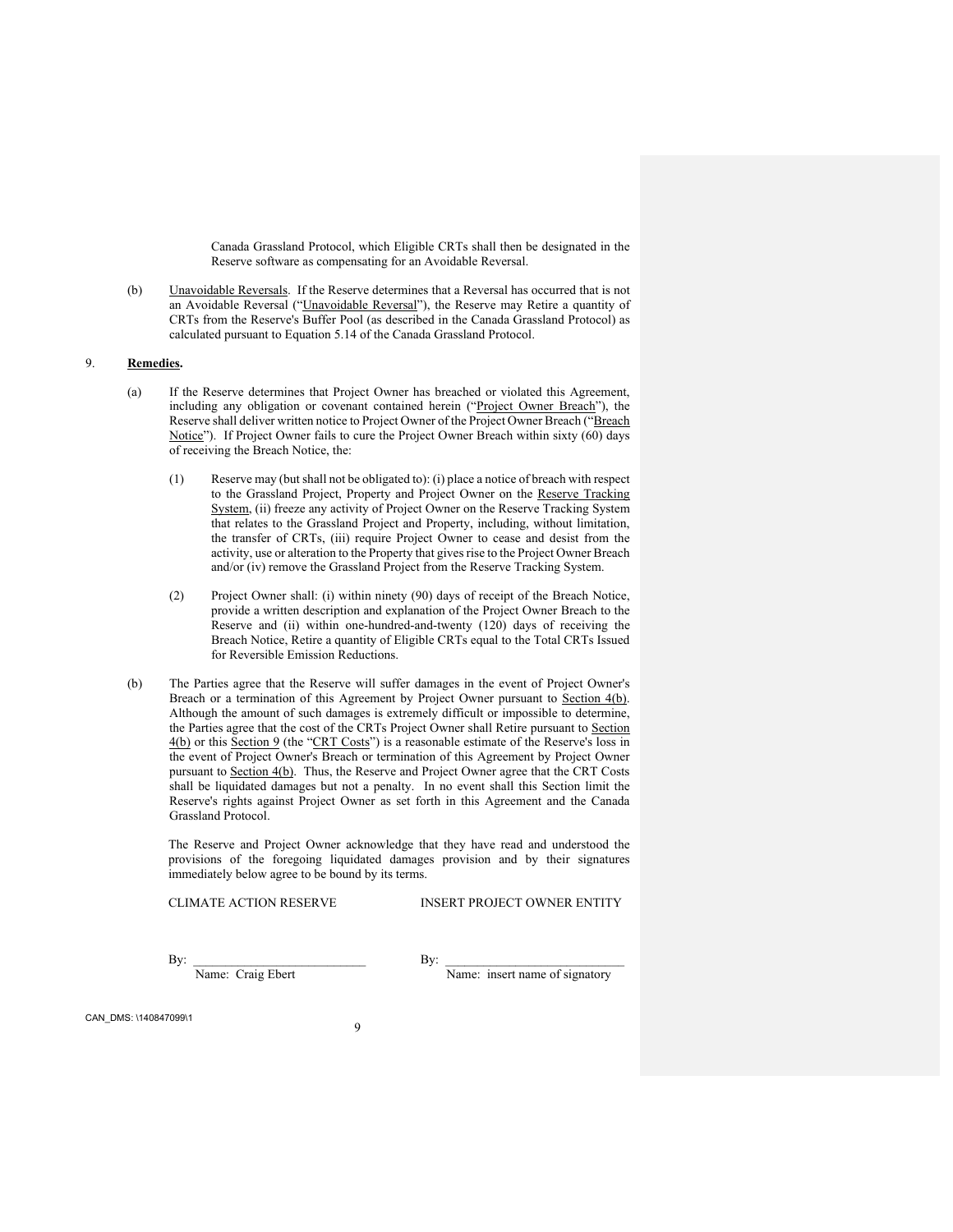Title: President Title: insert title of signatory

- (c) Any failure, delay or election not to act by either Party shall not be deemed to be a waiver or a forfeiture of any right or remedy on the part of the non-acting Party with respect to this Agreement.
- (d) Without limiting any of the Reserve's remedies set forth in this Section 9 and subject to Section 14 the Reserve shall have the right to seek any and all remedies: (i) available, including those remedies at law or in equity, for any breach of this Agreement or the Canada Grassland Protocol and (ii) set forth in this Agreement or the Canada Grassland Protocol.

### 10. **Representations, Warranties and Covenants.**

- (a) As of the Effective Date, and continuing thereafter for the Term of this Agreement, including any extensions thereof, Project Owner does hereby represent and warrant that:
	- (1) All reports, statements, certificates and other data, including, without limitation, the Grassland Project Monitoring Plan, provided by and on behalf of Project Owner to the Reserve in connection with the Canada Grassland Protocol, this Agreement, the Property and the Grassland Project are true, correct and complete;
	- (2) [Grassland Owner is the sole owner in fee simple of the Property;]
	- (3) Project Owner owns and holds all right, title and interest in and to the GHG Reduction Rights created as a result of the Project Activities occurring on the Property as set forth in a GHG Reduction Rights Contract;
	- (4) Project Owner owns and holds all right, title and interest in and to the Grassland Project;
	- (5) Grassland Project is located completely within the boundaries of the Property;
	- (6) The execution of this Agreement by Project Owner and any consummation by Project Owner of the transactions contemplated hereby will not (i) violate any judgment, order, injunction, decree, regulation or ruling of any court or governmental entity or (ii) conflict with, result in a breach of, or constitute a default under the organizational documents of Project Owner, any note or other evidence of indebtedness, any mortgage, deed of trust or indenture, or any lease or other material agreement or instrument to which Project Owner is a party or by which Project Owner or the Property may be bound;
	- (7) The signatory of this Agreement has the authority to execute this Agreement on behalf of Project Owner, and this Agreement and the Canada Grassland Protocol are binding on and enforceable against Project Owner;
	- (8) Grassland Owner and/or Project Owner has not registered any portion of the Property, the Grassland Project, or any enterprise on the Property that is similar to the Grassland Project simultaneously with the Reserve and another entity or organization that tracks credits, benefits, emissions reductions, offsets and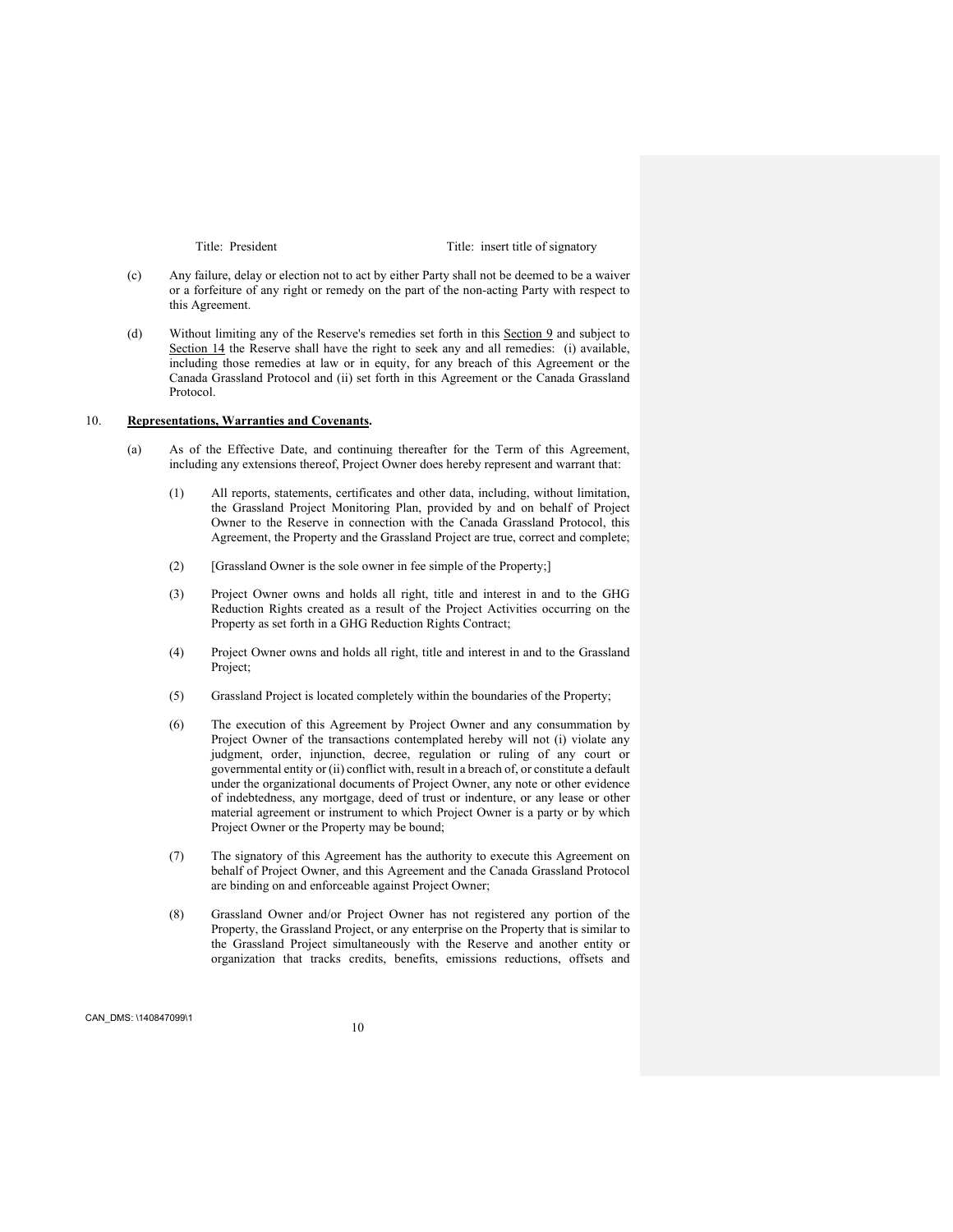allowances attributable to the sequestration and reduction of carbon dioxide and GHGs;

- (9) Project Owner has all corporate and other authority and all regulatory and other consents, approvals and authorizations necessary for it to legally: (i) enter into and perform the obligations, duties and responsibilities of this Agreement and (ii) engage in all activity, including, without limitation, the creation and transfer of CRTs, relating to this Agreement and the Canada Grassland Protocol;
- (10) If Project Owner is not a natural person, Project Owner is duly organized, validly existing and in good standing under the laws of the jurisdiction of its formation and is qualified to do business in the province in which the Property is located; and
- (11) The legal description provided by the Project Owner, in any attached hereto as Exhibit A is a complete and accurate description of the Property which is the subject of the Grassland Project Monitoring Report and this Agreement.
- (b) For the Duration of the Term, Project Owner does hereby covenant to and with the Reserve that:
	- (1) Project Owner shall transfer, hold and retire CRTs for the Grassland Project only in accordance with the Reserve's Terms of Use and Program Manual, each as they may be amended from time to time;
	- (2) Project Owner shall not register any portion of the Property, the Grassland Project, or any enterprise on the Property that is similar to the Grassland Project simultaneously with the Reserve and another entity or organization that tracks credits, benefits, emissions reductions, offsets and allowances attributable to the sequestration and reduction of carbon dioxide and GHGs; and
	- (3) All reports, statements, certificates representations and warranties and other data, including, without limitation the annual reporting documents, provided by and on behalf of Project Owner to the Reserve in connection with the Canada Grassland Protocol, this Agreement, the Property and the Grassland Project shall be true, correct and complete.
- 11. **Permitted Land Conservation Agreements.** Nothing in this Agreement shall prevent Grassland Owner from encumbering the Property with a subsequent LCA pursuant to the Alberta Land Stewardship Act or the Saskatchewan Conservation Easement Act or the Manitoba Conservation Agreements Act or other similar statutory scheme, provided that any changes to ownership of the GHG reductions related to the Grassland Project are in accordance with Section 7 of this Agreement.
- 12. **Notices.** All notices, instructions, requests, or other communications required or permitted under this Agreement or the Canada Grassland Protocol ("Notice") shall be in writing and sent by (i) Email, (ii) certified or registered mail, return receipt requested, postage prepaid, (iii) overnight delivery service or (iv) personal delivery addressed as follows:

If to the Reserve by certified or registered mail: Climate Action Reserve 818 W. Seventh Street, Suite 710 Los Angeles, CA 90017

<sup>11</sup>CAN\_DMS: \140847099\1

**Commented [BZ3]:** Leave only the regulation applicable to the project area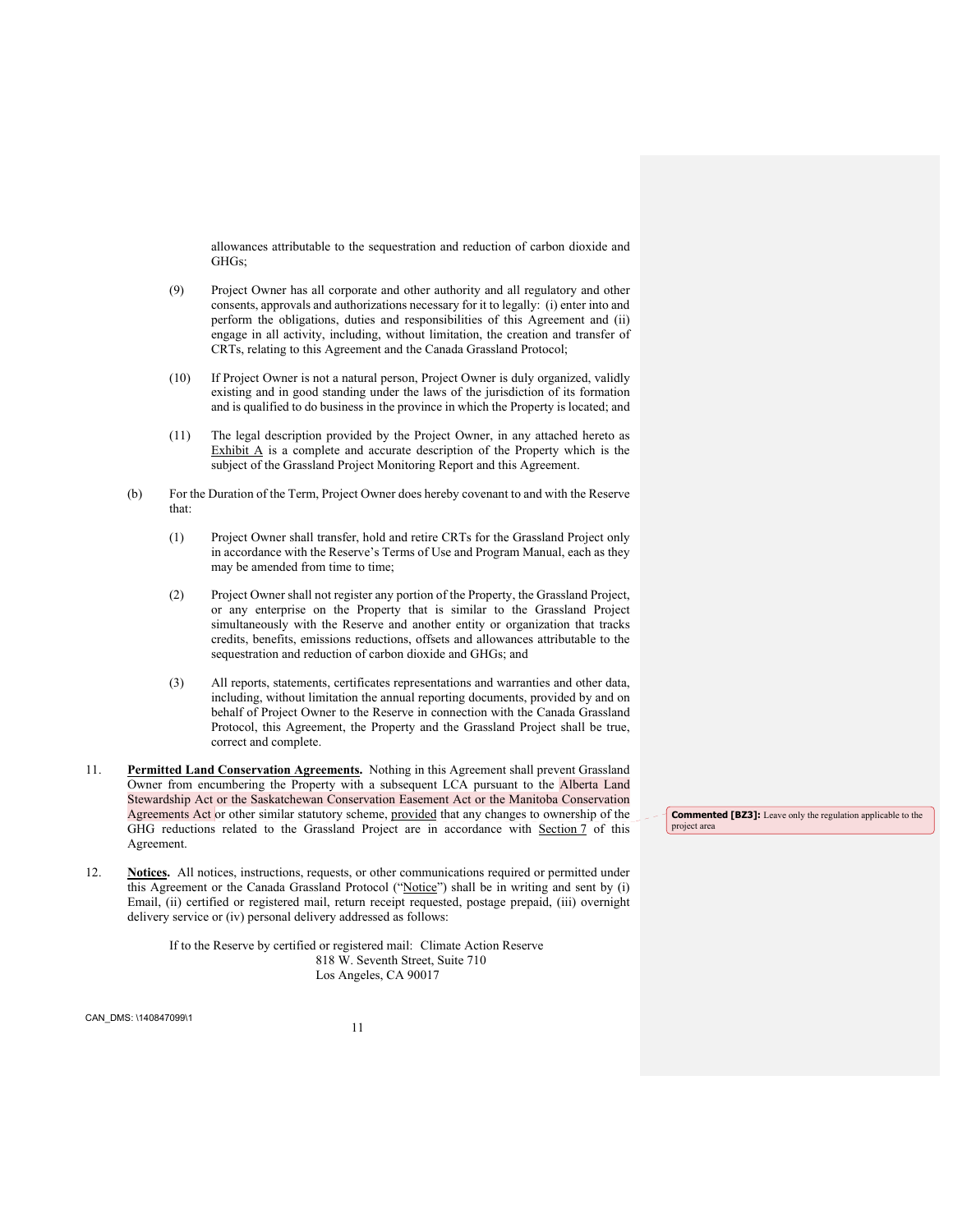#### Attn: Craig Ebert, President

If to the Reserve by email: reserve@climateactionreserve.org Attn: Craig Ebert, President

If to Project Owner: insert mailing address If to Grassland Owner: insert mailing address

- (a) Any Notice shall be deemed received and effective at the following times: (i) on the fourth business day after mailing a physical notice, (ii) on the first business day after delivery to the overnight delivery service and (iii) if personally delivered, upon delivery to the addressee iv) the next day after an electronic email was sent (as recorded on the device from which the sender sent the email),unless the sender receives an automated message that the email has not been delivered. Notwithstanding the foregoing, whenever a Notice under this Agreement is received on a day that is not a business day or is required to be delivered on or before a specific day which is not a business day, the day of receipt or required delivery shall automatically be extended to the next business day. The Parties may change the addresses of notices, demands, requests, or other communications hereunder by giving notice pursuant to this **Section 12**.
- 13. **Costs.** Project Owner retains all duties, obligations and responsibilities and shall bear all liabilities and costs related to the ownership, operation, upkeep, and maintenance of the Grassland Project and performance of its obligations, duties and responsibilities under this Agreement.
- 14. **Dispute Resolution.** Any dispute regarding any aspect of this Agreement or the Canada Grassland Protocol, any act or omission which allegedly has or will breach any provision of this Agreement or the Canada Grassland Protocol, or any material breach of any law related to the Grassland Project activity (each a "Dispute") shall be submitted to arbitration in Los Angeles, California, before an experienced arbitrator selected in accordance with the rules of the American Arbitration Association or its successor. The decision of the arbitrator shall be the exclusive remedy for any Dispute, final, conclusive and binding upon the Parties. The prevailing Party in such arbitration shall be entitled to recover its costs and expenses incurred as a result of such arbitration, including reasonable attorney fees, and any such costs and expenses shall be recoverable separately from and in addition to any other amount awarded through arbitration ("Arbitration Costs"). Should any Party to this Agreement pursue any Dispute by any method other than said arbitration in violation of Section 14, the responding Party shall be entitled to recover from the initiating Party all damages, costs, expenses and attorney fees incurred as a result of such action or proceeding.
- 15. **Attorney Fees.** If any action is brought by any party to this Agreement to enforce or interpret its terms or provisions or the terms or provisions of the Canada Grassland Protocol, the prevailing party will be entitled to reasonable attorney fees and costs incurred in connection with such action regardless of whether the Parties enter arbitration pursuant to Section 14.
- 16. **Indemnity.** Project Owner shall indemnify, hold harmless and defend, using counsel appointed by the Reserve (collectively, "Indemnify"), the Indemnified Parties from and against all damages, liabilities, penalties, costs, losses, expenses, causes of action, claims, demands, or judgments, including, without limitation, solicitor and their own client basis (collectively, "Damages"), arising from or in any way connected with: (a) A breach of the terms of this Agreement by the Project Owner, (b) A breach by the Project Owner of a warranty made by the Project Owner in, or in any way connected to, this Agreement, (c) A representation made by the Project Owner in, or in any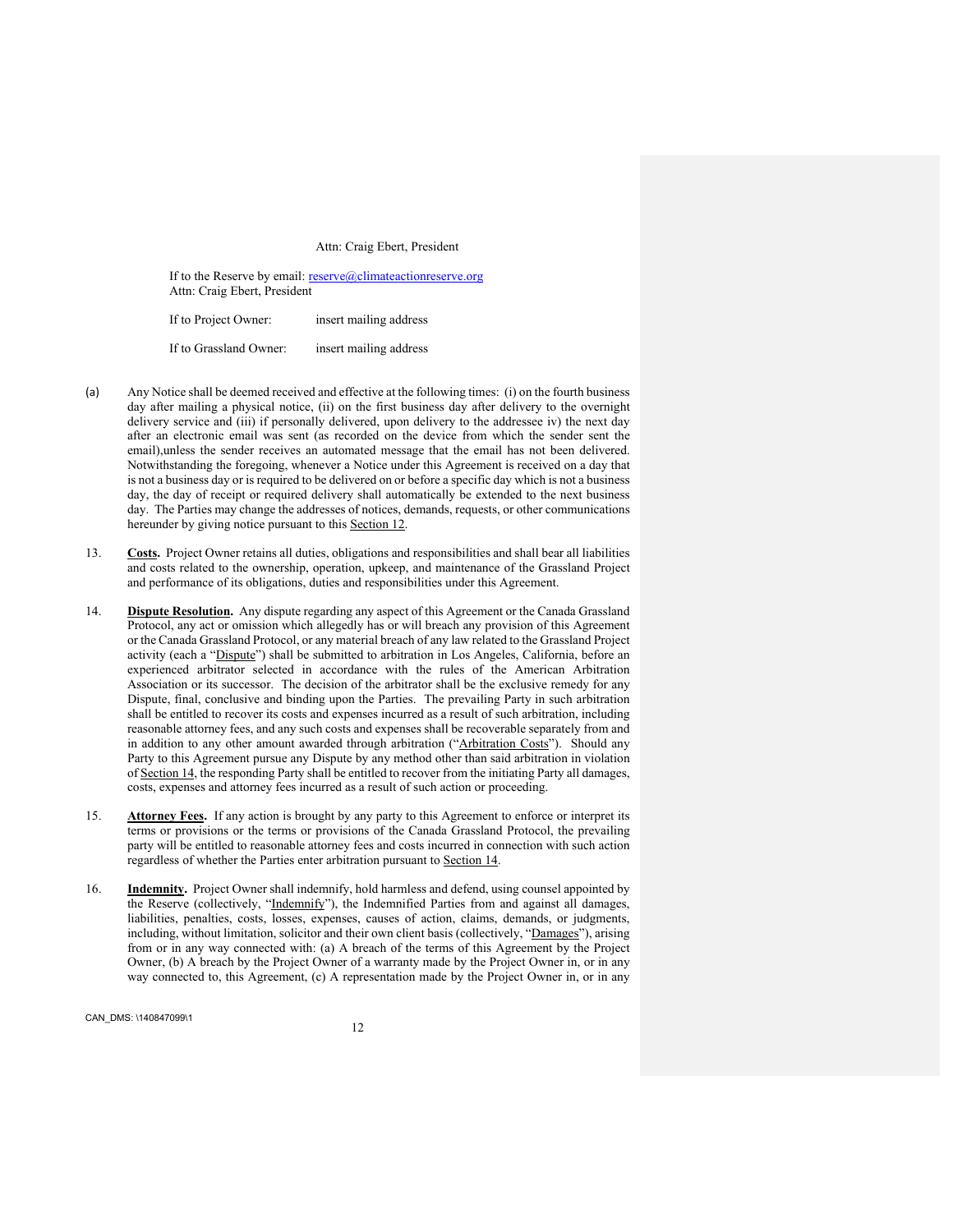way connected to, this Agreement being untrue, incorrect, or incomplete, (d) An omission by the Project Owner, (e) for the avoidance of doubt, any untrue, incorrect, or incomplete statements contained in any one or more Attestations of Title, Attestations of Voluntary Implementation, and Attestations of Regulatory Compliance, (f) real or perceived violations of applicable laws and the Regulatory Compliance provisions set forth in the Canada Grassland Protocol, and/or (g) any errors or omissions by the verifier; *provided*, *however*, that Project Owner shall not be obligated to Indemnify the Indemnified Parties for: (a) Arbitration Costs awarded to Project Owner upon Project Owner prevailing in arbitration pursuant to Section 14, (b) Damages caused by the Reserve and its agents entering the Property pursuant to Section 6, that are not due to Project Owner's negligence, gross negligence or willful misconduct and (c) Damages resulting from the Reserve's gross negligence or willful misconduct. This Section 16 shall survive the expiration or termination of this Agreement.

- 17. **Project Owner Holds No Right to, Ownership of or Control over the Buffer Pool.** The Reserve holds all rights to, ownership of and control over the Buffer Pool. Notwithstanding any other terms in this Agreement or the Canada Grassland Protocol, nothing in this Agreement or the Canada Grassland Protocol shall give Project Owner any right to, ownership of or control over the Reserve's Buffer Pool.
- 18. **No Change to Grassland Project or Baseline.** Project Owner shall not change, modify or revise the Grassland Project or Baseline in any way unless the Reserve consents to such change, modification or revision. If the Reserve consents to modification or revision of the Grassland Project or Baseline, then the Grassland Project Monitoring Plan attached hereto as **Exhibit C** shall be updated and recorded in accordance with this Section 18.
- 19. **Governing Law.** This Agreement and the Canada Grassland Protocol shall be governed and construed in accordance with the laws of the State of California without reference to any conflict of laws principles that would require the application of the laws of any other jurisdiction.
- 20. **Amendments.** This Agreement may not be amended, supplemented, or modified unless such amendment, supplement, or modification is in writing and signed by both the Reserve and Project Owner. Notwithstanding this provision, the Reserve may, in its sole discretion, update the Assignment and Assumption Agreement, attached hereto as Exhibit D, as it deems appropriate, without Project Owner's approval. For any CRTs issued in the future related to Reversible Emission Reductions, the Term of this Agreement may be extended in accordance with this Section 20.
- 21. **Severability.** If any portion of this Agreement or the Canada Grassland Protocol, or the application thereof to any person or circumstance, is found invalid, the remainder of the provisions of this Agreement and the Canada Grassland Protocol, or the application of such provisions to persons or circumstances other than those as to which it is found to be invalid shall not be affected.
- 22. **Incorporation of Recitals and Exhibits.** The Recitals stated in this Agreement are fully incorporated herein by this reference with the same force and effect as though restated herein. All exhibits attached hereto are deemed incorporated into this Agreement by reference.
- 23. **Captions.** The captions in this instrument have been inserted solely for convenience of reference and are not a part of this instrument and shall have no effect upon construction or interpretation.
- 24. **No Third-Party Beneficiaries.** This Agreement and the Canada Grassland Protocol are for the sole and exclusive benefit of the Reserve, and its successors, successors in interest and assigns, and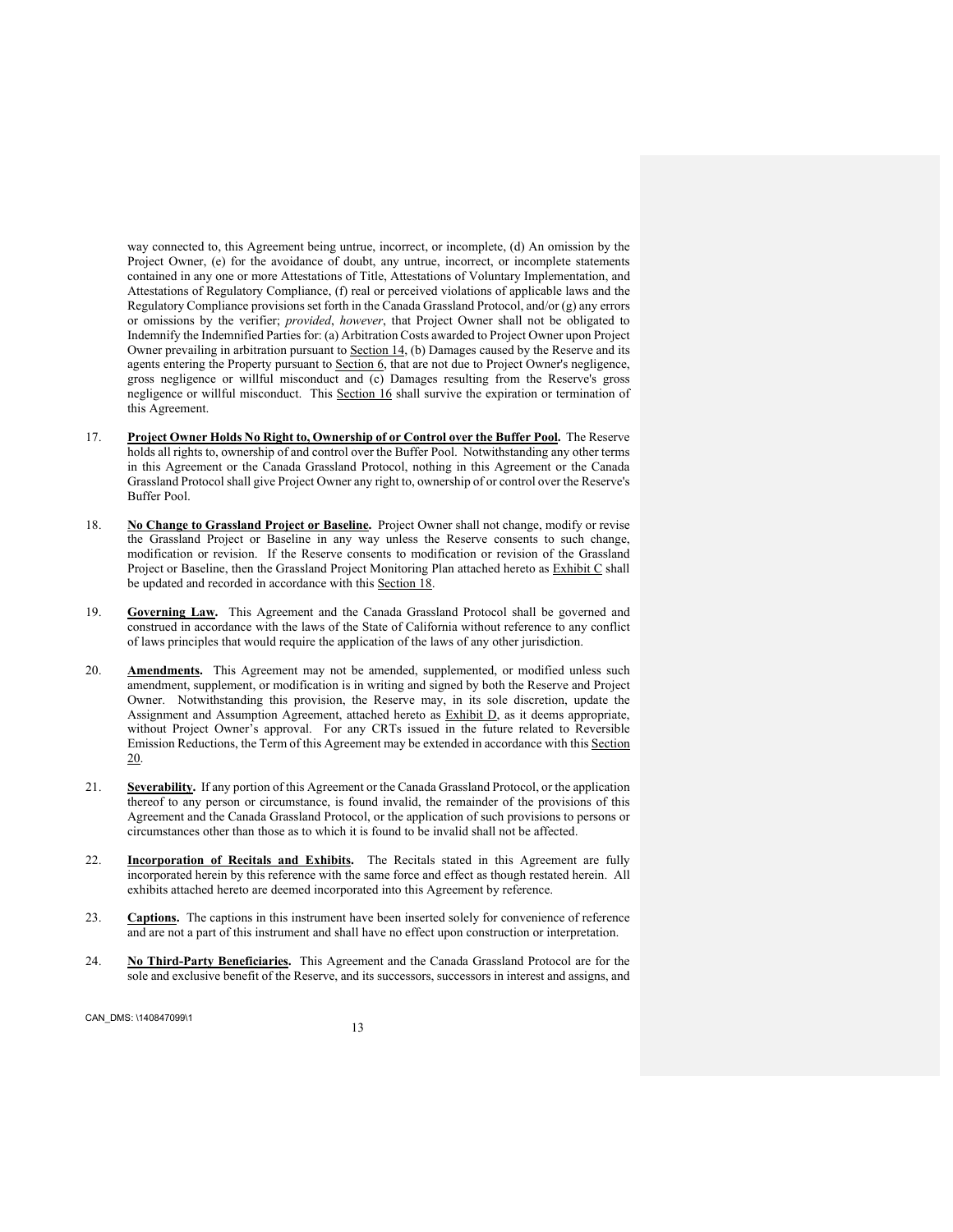Project Owner, and its successors, successors in interest and assigns, and except as set forth in Section 16, no third party will have any rights under this Agreement or the Canada Grassland Protocol.

- 25. **Definitions.** Any capitalized terms used herein, which are not defined herein, shall have the meanings for such terms as set forth in the Canada Grassland Protocol.
- 26. **Terms of this Agreement Govern.** In the event that any definitions, terms and provisions in this Agreement conflict with the definitions, terms and provisions in the Canada Grassland Protocol, the definitions, terms and provisions in this Agreement shall govern.
- 27. **Entire Agreement.** This Agreement, including any exhibits attached hereto, and the Canada Grassland Protocol, represent the entire agreement of the Parties with respect to the Property, Project Owner, Project, this Agreement and the Canada Grassland Protocol and supersede any conflicting terms in any prior or contemporaneous oral or written agreements and all other communications.
- 28. **Successors and Assigns.** References to any natural person, governmental authority, publication, website, regulatory proceeding, corporation, partnership or other legal entity include its successors and lawful assigns.
- 29. **Construction.** The Parties acknowledge that each party and its counsel have reviewed this Agreement and that the normal rule of construction to the effect that any ambiguities are to be resolved against the drafting party shall not be employed in the interpretation of this Agreement or any amendments or exhibits hereto.
- 30. **Joint and Several Liability.** If more than one Person has executed this Agreement as "Project Owner," the representations, covenants, warranties and obligations of all such Persons hereunder shall be joint and several.
- 31. **Counterparts.** This Agreement may be executed in one or more counterparts, and all of the counterparts shall constitute but one and the same agreement.

**[SIGNATURES ON NEXT PAGE]**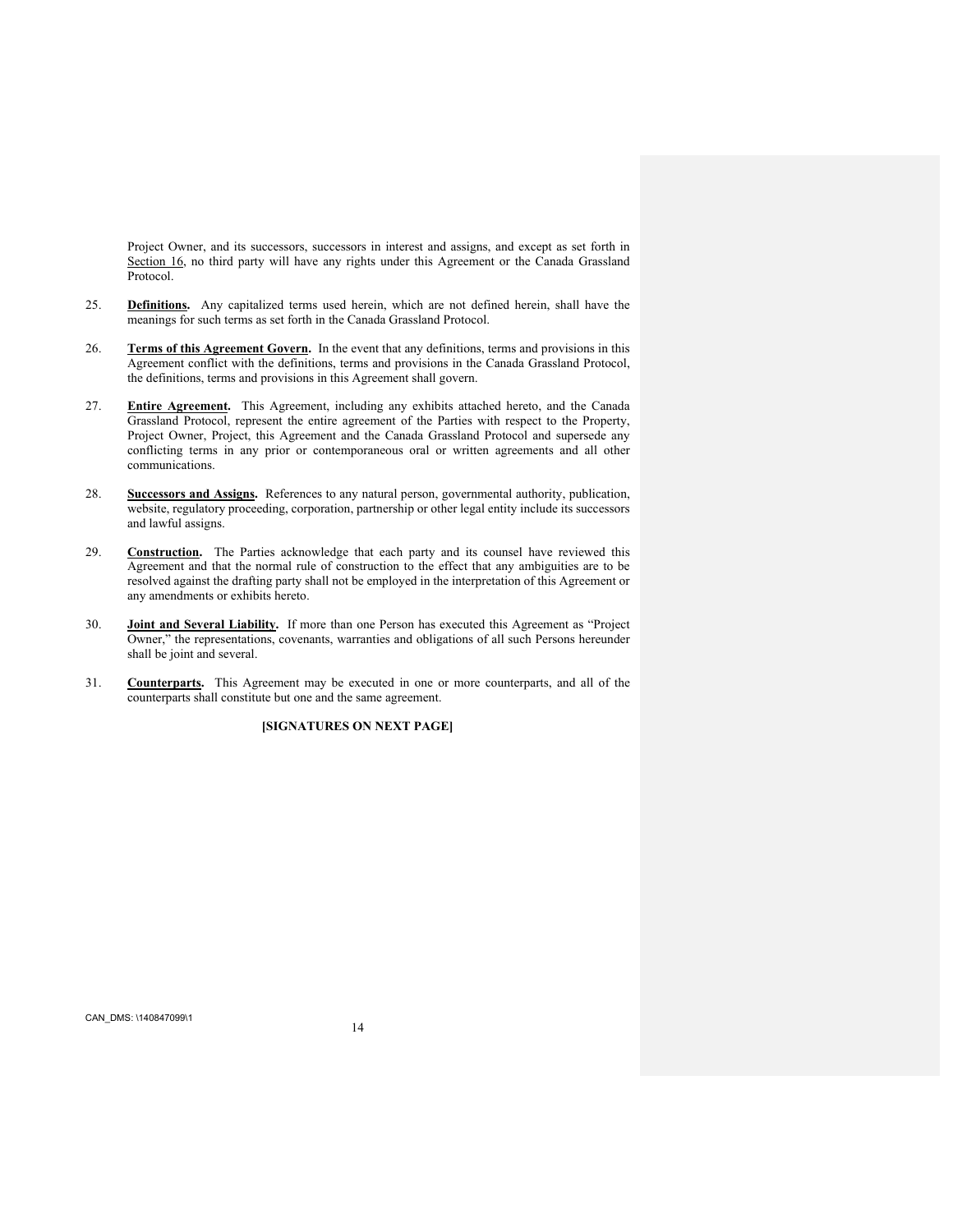IN WITNESS WHEREOF, the Parties have caused this Agreement to be executed as of the date first written above.

#### **THE RESERVE**

Climate Action Reserve, a California nonprofit public benefit corporation

By:

Name: Craig Ebert Title: President

#### **PROJECT OWNER**

insert name of entity, type of entity

By:

Name: insert name of signatory Title: insert title of signatory

\_\_\_\_\_\_\_\_\_\_\_\_ County, State of \_\_\_\_\_\_\_\_\_\_\_\_\_\_

On 320 before me, 320 before me, 320 before me, 320 before me, 320 appeared 320 before me, 320 before me, 320 m b proved to me on the basis of satisfactory evidence to be behavior.  $\Box$ , who proved to me on the basis of satisfactory evidence to be the person(s) whose name(s) is/are subscribed to the within instrument and acknowledged to me that he/she/they executed the same in his/her/their authorized capacity(ies), and that by his/her/their signature(s) on the instrument the person(s), or the entity(ies) upon behalf of which the person(s) acted, executed the instrument.

(Notary's official signature)

(Commission Expiration)

I, \_\_\_\_\_\_\_\_\_\_\_\_\_\_\_\_\_\_\_\_\_\_, in the City of \_\_\_\_\_\_\_\_\_\_\_\_ in the Province of TO WIT:

MAKE OATH AND SAY:

1. THAT I was personally present and did see named in the within instrument, who based on the identification provided to me, I believe to be the person named therein duly sign and execute the same for the purposes named therein.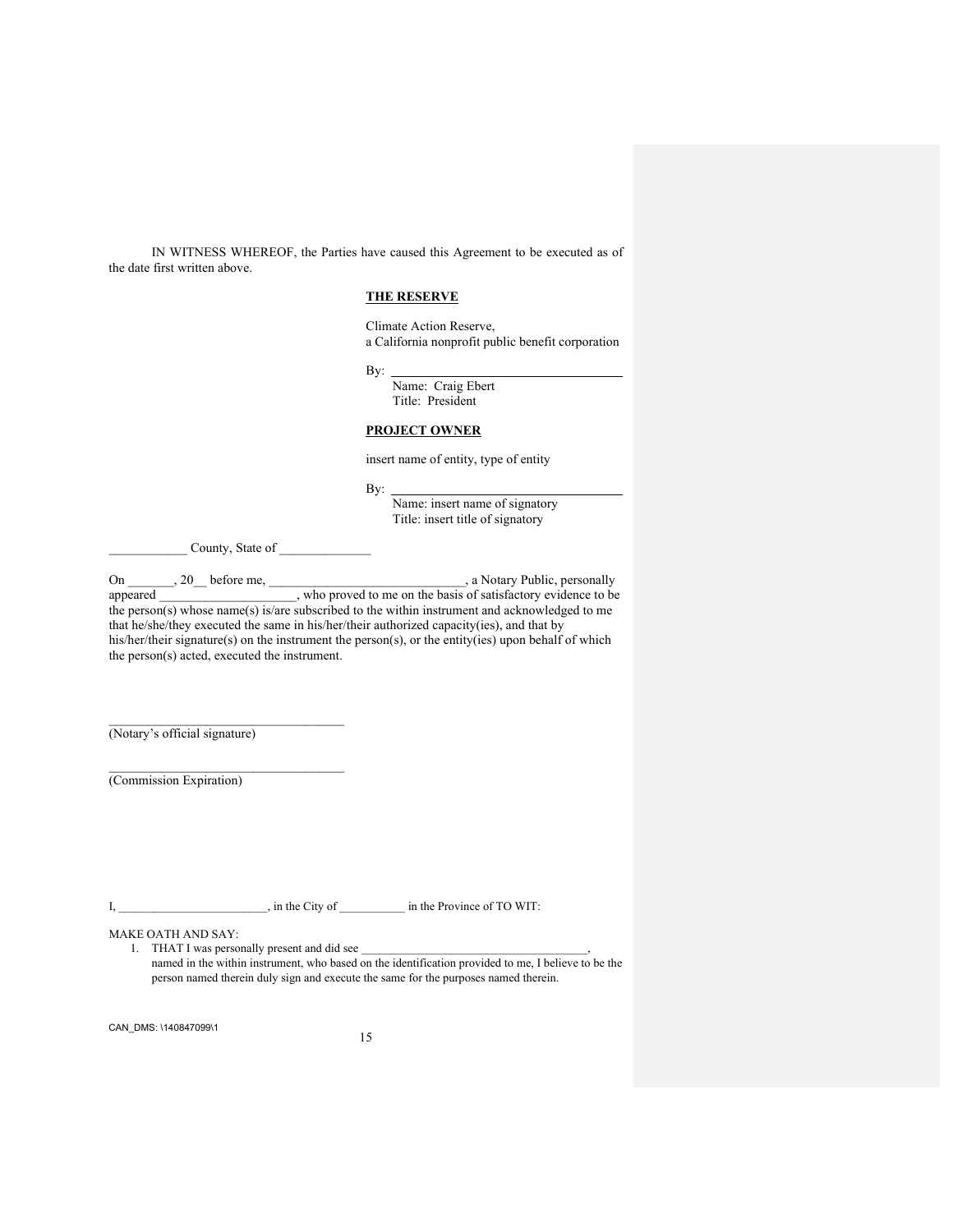2. THAT the same was executed in \_\_\_\_\_\_\_\_\_\_\_\_\_\_\_\_\_\_, in the Province of \_\_\_\_\_\_\_\_\_\_\_\_\_\_\_\_\_\_\_\_, and that I am the subscribing witness thereto.

3. THAT based on the identification provided to me the said person is in my belief of the full age of eighteen years.

| SWORN BEFORE ME at |          |  |  |
|--------------------|----------|--|--|
|                    | , in the |  |  |
| Province of        | , this   |  |  |
| da of              | , 2021   |  |  |
|                    |          |  |  |

A Commissioner for Oaths in and for the Province of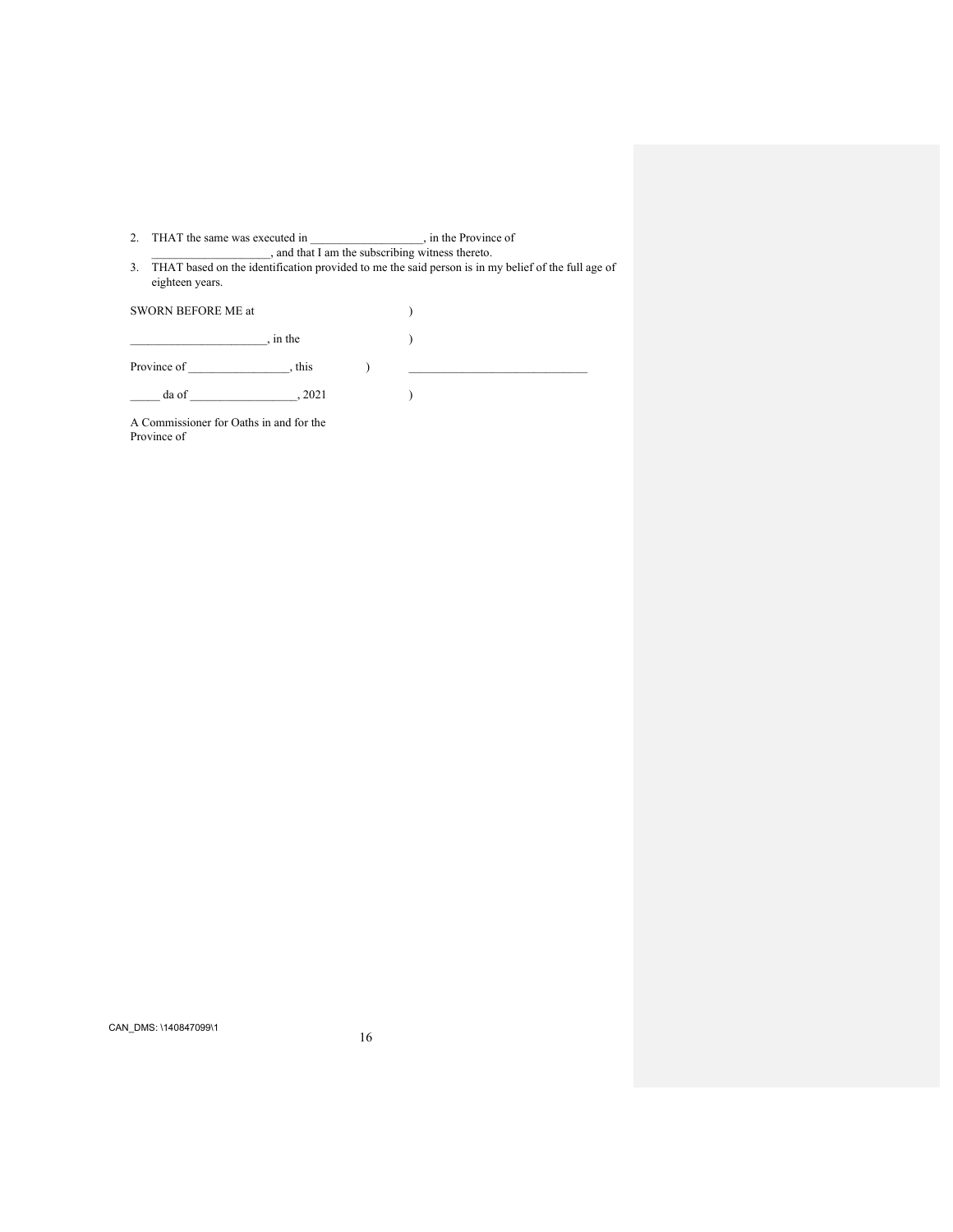## **EXHIBIT LIST**

**Exhibit A: Legal Description of the Property** 

**Exhibit B: Form of Greenhouse Gas Reduction Rights Contract** 

**Exhibit C: Grassland Project Monitoring Plan (Approved Version)** 

**Exhibit D: Form of Assignment and Assumption of Project Implementation Agreement and Greenhouse Gas Reduction Rights Contract**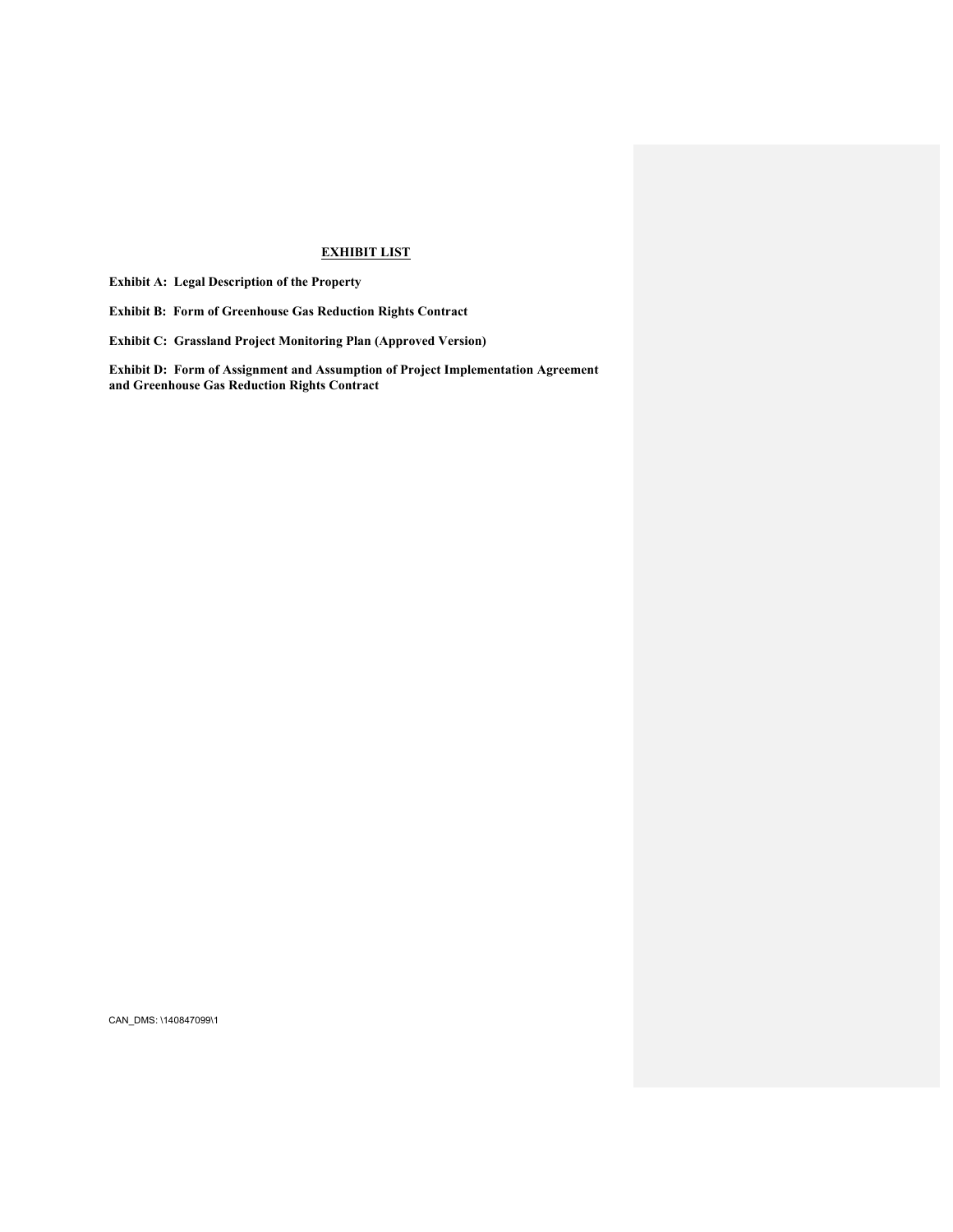# **EXHIBIT A**

## **LEGAL DESCRIPTION OF THE PROPERTY**

**(See attached)**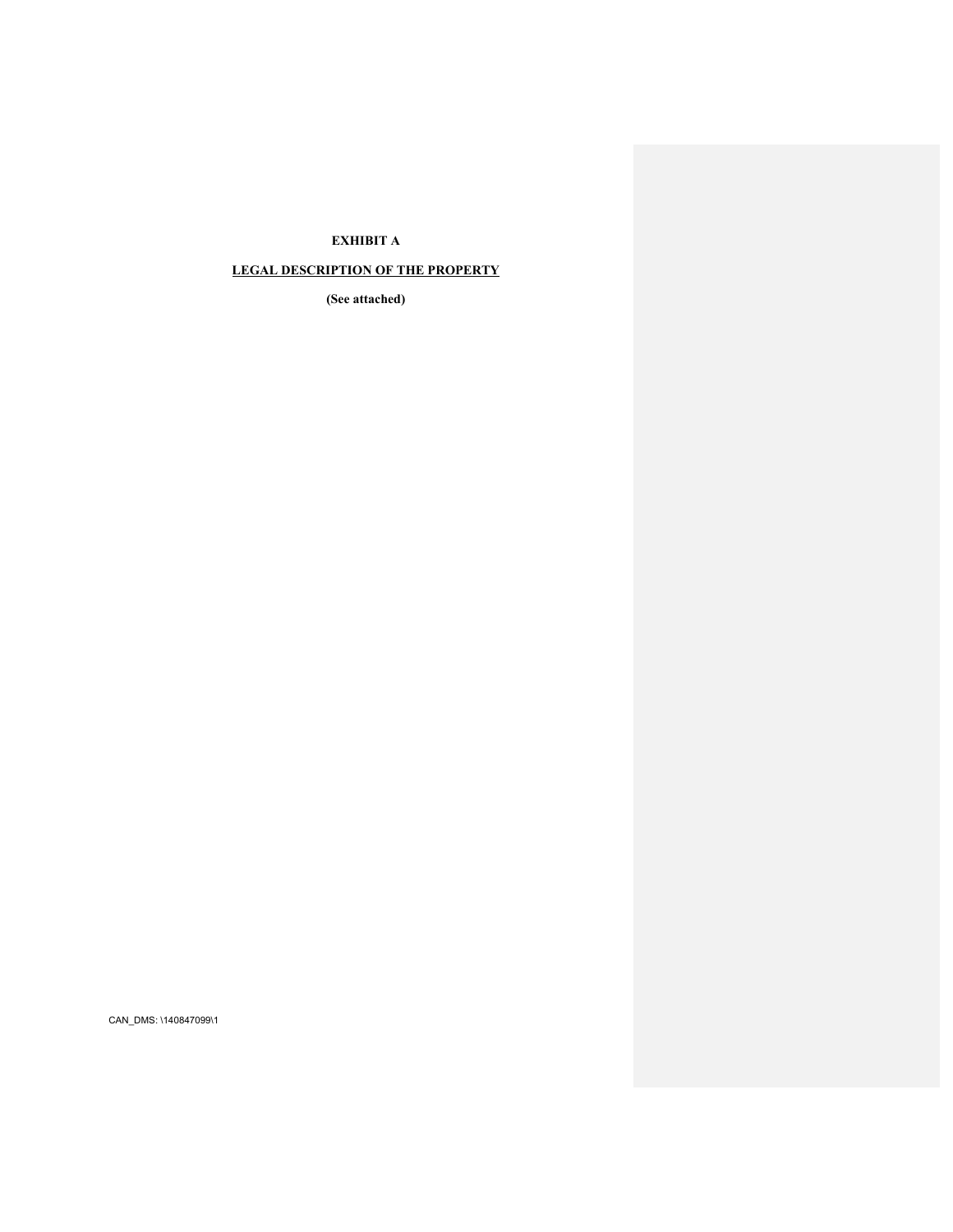### **EXHIBIT B**

### **FORM OF GREENHOUSE GAS REDUCTION RIGHTS CONTRACT2**

THIS GREENHOUSE GAS REDUCTION RIGHTS CONTRACT ("**Contract**") dated as of **[\_\_\_]** day of [\_\_\_\_\_\_\_\_\_\_\_], 20\_\_\_, by and between [\_\_\_\_\_\_\_\_\_\_\_\_\_\_**],** [a\_\_\_\_\_\_\_\_\_\_] ("**Grassland Owner" [and/or "LCA Holder"] or "Grantor**") and **[\_\_\_\_\_\_\_\_\_\_\_\_\_\_\_\_],** a [\_\_\_\_\_\_\_\_] ("**Project Owner**" or "**Grantee**"). Capitalized terms used and not otherwise defined shall have the meanings ascribed to them in that certain Project Implementation Agreement referenced below. The Grassland Owner and Project Owner shall hereinafter be referred to each as a "**Party**" and collectively as the "**Parties**".

## **RECITALS**

A. The Climate Action Reserve ("**Reserve**") is a nonprofit organization that establishes standards for the: (i) development and implementation of projects that seek to reduce and sequester greenhouse gas ("**GHG**") emissions on certain properties ("**GHG Reduction Projects**"), (ii) calculation of the quantity of net GHG emission sequestration and reduction produced by GHG Reduction Projects to be registered with the Reserve, and (iii) verification of the quantity of net GHG emission sequestration and reduction produced by GHG Reduction Projects already registered with the Reserve. The Reserve also issues carbon offset credits known as Climate Reserve Tonnes ("**CRTs**") to GHG Reduction Projects registered with the Reserve. The CRTs are further defined in, and are issued pursuant to the methodologies and procedures established by, the Canada Grassland Protocol adopted by the Reserve. In addition, the Reserve tracks the use and transfer of CRTs over time in a transparent, publicly accessible online tracking system.

B. The Reserve has established the Canada Grassland Protocol to ensure that Avoided Grassland Conversion projects, as further described in the Canada Grassland Protocol, registered with the Reserve shall generate a net reduction of GHG emissions for not less than 100 years following the issuance of each CRT.

C. Grassland Owner is, [or Grassland Owners collectively are], the sole owner in fee simple absolute of that certain real property described in  $\frac{Exhibit A}{dx}$  attached hereto<sup>3</sup>, including, without limitation, the soil carbon on said property (the "**Property**"), and said Property is not subject to or encumbered by any lease, license, profit, security interest (other than a security interest held by a third-party mortgagee in connection with Qualified Financing), covenant, restriction, condition, or possessory or usufructuary interest or right in the Land.

D. Project Owner intends to carry out on the Property a Grassland Project approved by the Reserve ("**Grassland Project**") pursuant to that certain Project Implementation Agreement ("**Project Implementation Agreement**") dated as of even date herewith, including that certain Grassland Project

<sup>2</sup> This agreement may be a standalone agreement or may be incorporated into the Conservation Easement, which would be recorded against the property. Such recordation would have the advantage of placing subsequent purchasers on record notice of the terms and limitations contained herein, and would help ensure the contract is enforceable against successors in interest of the Grassland Owner. In the event a Grassland Owner is willing (or can be encouraged) to record the document, notarial acknowledgements are included.

<sup>&</sup>lt;sup>3</sup> Include an Exhibit A with the property description when a final GHG Rights contract is negotiated.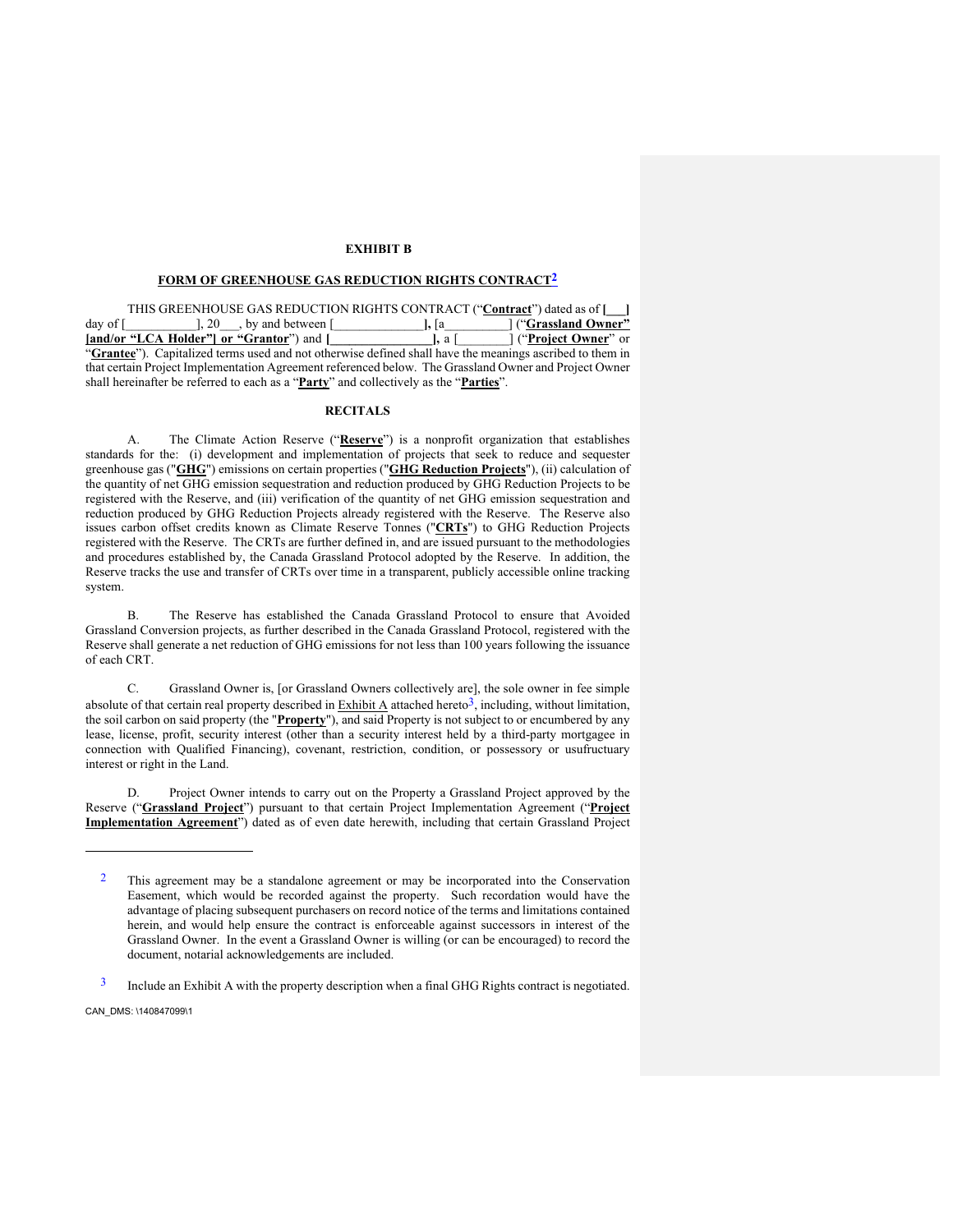Monitoring Plan incorporated therein, which is expected to result in the avoidance of emission of carbon that would otherwise be attributable to activities occurring on the Property; the Project Owner may accordingly qualify for the issuance of CRTs by the Reserve.

E. In furtherance of the Grassland Project, Project Owner and Grassland Owner have entered into this Contract authorizing the Project Owner to take all actions necessary to implement the Project Implementation Agreement. Both Grassland Owner and Project Owner acknowledge that the Canada Grassland Protocol requires that Avoided Grassland Conversion Projects yield surplus GHG reductions that are additional to what would have otherwise occurred absent the Grassland Project registered with the Reserve. Therefore, any attempt by Grassland Owner to separately convey or otherwise register GHG Reduction Rights would potentially undermine and frustrate the purpose of the Project Owner and the Reserve. [Accordingly, the Reserve is, and is hereby intended to be, a third-party beneficiary of this Contract.] [Both parties acknowledge and agree that this Contract is entered into in furtherance of the Grassland Project and that any attempted transfer, conveyance or registration of GHG Reduction Rights by the Grassland Owner contrary to the provisions of this Contract could subject the Project Owner to disqualification from GHG Reduction Programs and could lead to the Project Owner suffering significant financial losses as a result of the Grassland Owner's breach of this Contract; accordingly, the Grassland Owner is obligated to notify both the Project Owner and the Reserve prior to any transfer of the Property and prior to any attempted conveyance of rights which could be construed as being contrary to the terms of this Contract].

In furtherance of the Grassland Project and the purposes of the Canada Grassland Protocol, Grassland Owner intends to convey, and Project Owner desires to accept, all legal title to and all beneficial ownership rights and interest in all GHG emission reductions related to the Grassland Project.

G. Except as allowed and provided for under the Climate Action Reserve Offset Program Manual, <sup>4</sup> Grassland Owner represents and warrants that Recital C is correct and that it has not now, nor has Grassland Owner at any time previously, registered any portion of the Property, the Grassland Project, or any enterprise on the Property that is similar to the Grassland Project with the Reserve or any other entity or organization that tracks credits, benefits, emissions reductions, offsets and allowances attributable to the sequestration and reduction of carbon dioxide and other GHG emissions ("**Crediting Organization**"). Grassland Owner further represents and warrants that, except as allowed and provided for under the Climate Action Reserve Program Manual,5 Grassland Owner has no actual or constructive knowledge of any prior conveyance or registration of Project Reductions.

[H. Pursuant to the terms of that certain Project Implementation Agreement and the Canada Grassland Protocol, the Property is subject to that certain Land Conservation Agreement, recorded as instrument number in the Land Titles Office of pursuant to which instrument number  $\qquad \qquad$  in the Land Titles Office of is the grantee of the Land Conservation Agreement ("LCA Holder"). Nothing in this Contract shall be construed to convey or imply that Easement Holder holds any legal title to or

5 Same as above.

<sup>4</sup> When a final GHG Reduction Rights Contract is negotiated, any prior transfer allowed by the Reserve should be more precisely disclosed so as to avoid future arguments as to whether a prior transfer was actually allowed.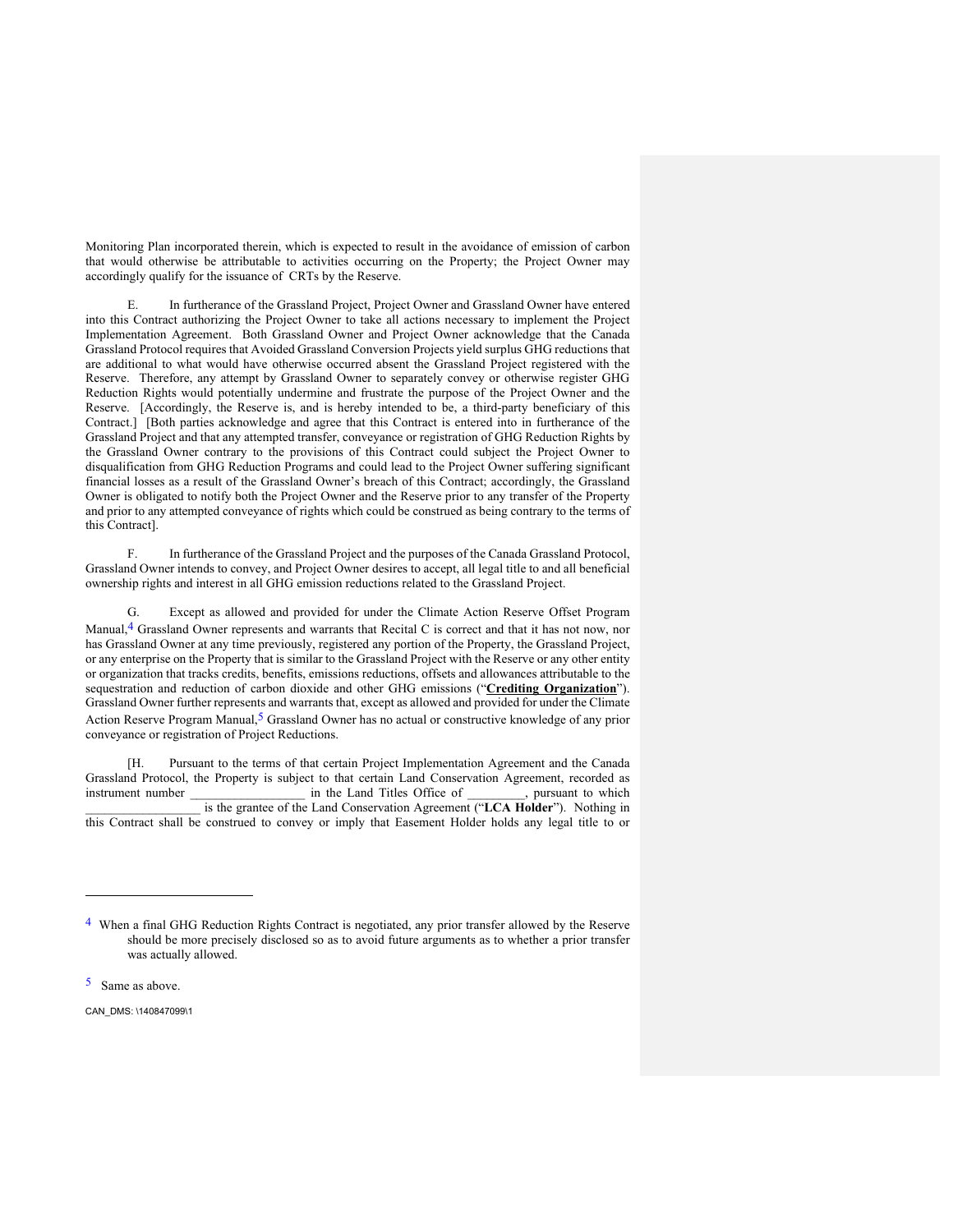beneficial ownership rights in the Project Reductions as hereinafter defined. By its signature below, Easement Holder acknowledges, understands and agrees to this provision.<sup>[6]</sup>

**NOW THEREFORE,** in consideration of good and valuable consideration, the receipt of which is hereby acknowledged, it is agreed that:

1. Grantor conveys, and Grantee hereby accepts, retains, owns, and holds legal title to and all beneficial ownership rights in the following (collectively, the "**Project Reductions**"), whether created, measured, or identified at any time prior to, concurrent with, or following execution of this Contract: (i) any removal, limitation, reduction, avoidance, sequestration or mitigation of any greenhouse gas associated with the Property, including, without limitation, Climate Action Reserve Project No. [\_\_\_]; and (ii) any right, interest, credit, entitlement, benefit or allowance to emit (present or future) arising from or associated with any of the foregoing, including, without limitation, the exclusive right to be issued carbon offset credits, CRTs, or an equivalent or similar credit by a third party entity such as the Climate Action Reserve.

3. Grantor shall not register, nor shall it attempt to register, any portion of the Property, the Grassland Project, or any enterprise on the Property that is similar to the Grassland Project with the Reserve or any other Crediting Organization, nor shall Grantor represent to any Crediting Organization that it holds any legal title to or beneficial ownership rights to Project Reductions.

[The Reserve is an express third-party beneficiary of this Contract, with the right to seek all available legal remedies, including but not limited to specific enforcement. Subject to the foregoing, this Contract is made and entered into solely for the protection and benefit of the Grassland Owner, the Project Owner and the Reserve and their respective successors and assigns, and no other person or entity shall have any right of action based upon any provision in this Contract.]

5. This Contract and all provisions herein shall be effective as of the date hereof (the "**Effective Date**") and shall continue in full force and effect until that date which is one hundred and fifty years following the Effective Date (the "**Termination Date**"); provided further that this Contract shall not be terminated prior to the Termination Date without the express written consent of the Reserve, which consent may be withheld, conditioned, or delayed in the Reserve's sole and absolute discretion. In recognition of the purposes of this Contract and the potential losses that would be suffered by the Project Owner in the event of a breach by Grantor (all as set forth more fully in Recitals hereto), not less than thirty (30) days prior to any transfer or conveyance of the Property (including any transfer of the ownership or control of any entity holding title to the property, which transfer results in an actual change in control over the use of the Property), and prior to any attempted conveyance of rights which could be construed as being contrary to this Contract, Grantor shall provide written notice to both the Grantee and the Reserve at the following addresses: Grantee:  $\qquad$ ; Reserve:

6. Grassland Owner shall notify any prospective purchaser, lessee, or other successor, heir and/or assign of this Contract prior to any conveyance of the Property or the conveyance of any interest therein or right of use thereon, including, without limitation, any lease, license, profit, covenant, restriction, condition, or other possessory or usufructuary interest or right in the Property.

7. The Parties agree that both the Grantee and the Reserve will suffer damages in the event of Grantor's Breach or a termination of this Contract. Although the amount of such damages is extremely difficult or impossible to determine at the time of execution of the Contract, the Parties agree that any and

 $\frac{6}{10}$  Utilize this recital only where the Easement Holder is not also the project developer or is otherwise a party to the GHG Reduction Rights Contract.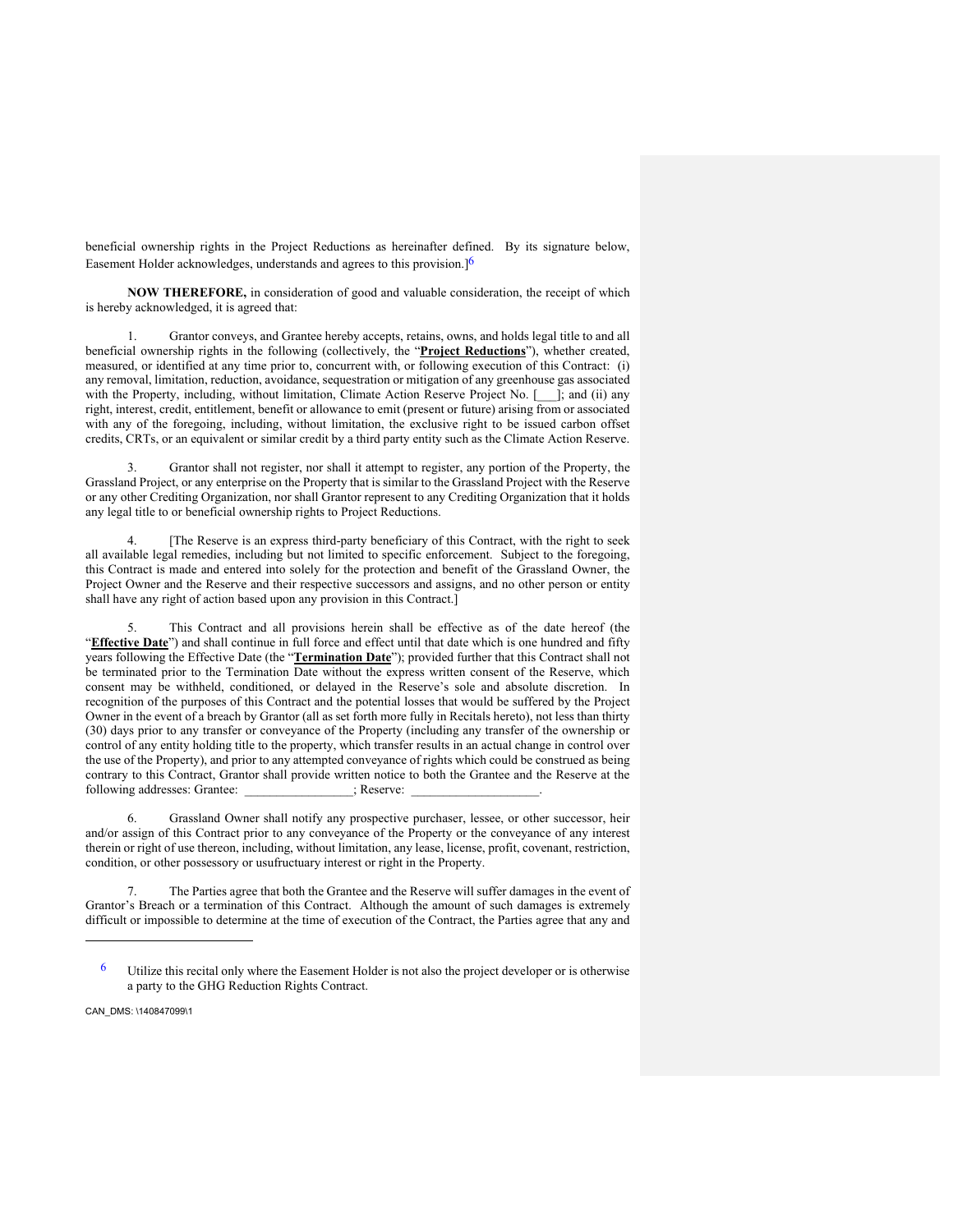all value received by Grantor for a subsequent conveyance or registration of Project Reductions is a reasonable estimate of the Grantee and Reserve's loss in the event of Grassland Owner's Breach or termination of this Contract. Thus, the Parties agree that any such value received shall constitute liquidated damages but shall not constitute a penalty.

The Parties acknowledge that they have read and understood the provisions of the foregoing liquidated damages provision and by their signatures immediately below agree to be bound by its terms.

| <b>GRASSLAND OWNER</b>           | <b>PROJECT OWNER</b>             |
|----------------------------------|----------------------------------|
| Bv:                              | Bv:                              |
| Name: [insert name of signatory] | Name: [insert name of signatory] |
| Title: [insert title]            | Title: [insert title]            |

8. This Contract shall be governed and construed in accordance with the laws of the State of California without reference to any conflict of laws principles that would require the application of the laws of any other jurisdiction.

9. In the event that a claim is filed relating to this Contract, whether such clam is initiated by either Party or by a third party, the prevailing party in any such dispute shall be entitled to obtain from the non-prevailing party the prevailing party's reasonable solicitor and their own client basis, costs related to the judicial reference, and the portion of fees and costs of the referee borne by the prevailing party. Until the referee determines the prevailing party, each party to the reference shall bear an equal share of the fees and costs of the referee and the reference proceeding.

10. THIS CONTRACT IS NOT INTENDED TO, NOR DOES IT, CREATE ANY AGENCY RELATIONSHIP, NOR SHALL IT BE CONSTRUED AS CREATING or IMPLYING ANY JOINT VENTURE OR PARTNERSHIP BETWEEN PROJECT OWNER, GRASSLAND OWNER, AND/OR THE RESERVE.

11. If any portion of this Contract, or the application thereof to any person or circumstance, is found invalid, the remainder of the provisions of this Contract, or the application of such provisions to persons or circumstances other than those as to which it is found to be invalid shall not be affected.

12. The recitals stated in this Contract are fully incorporated herein by this reference with the same force and effect as though restated herein. All exhibits attached hereto are deemed incorporated into this Contract by reference. Notwithstanding the fact that other agreements, including those referenced herein, may exist between the Parties relating to the Property, this Contract constitutes the entire agreement between the Parties, and shall supersede all other oral or written agreements between the Parties respecting the subject matter of this Contract.

13. References to any natural person, governmental authority, publication, website, regulatory proceeding, corporation, partnership or other legal entity include its successors and lawful assigns.

14. This Contract may be executed in one or more counterparts, and all of the counterparts shall constitute but one and the same agreement.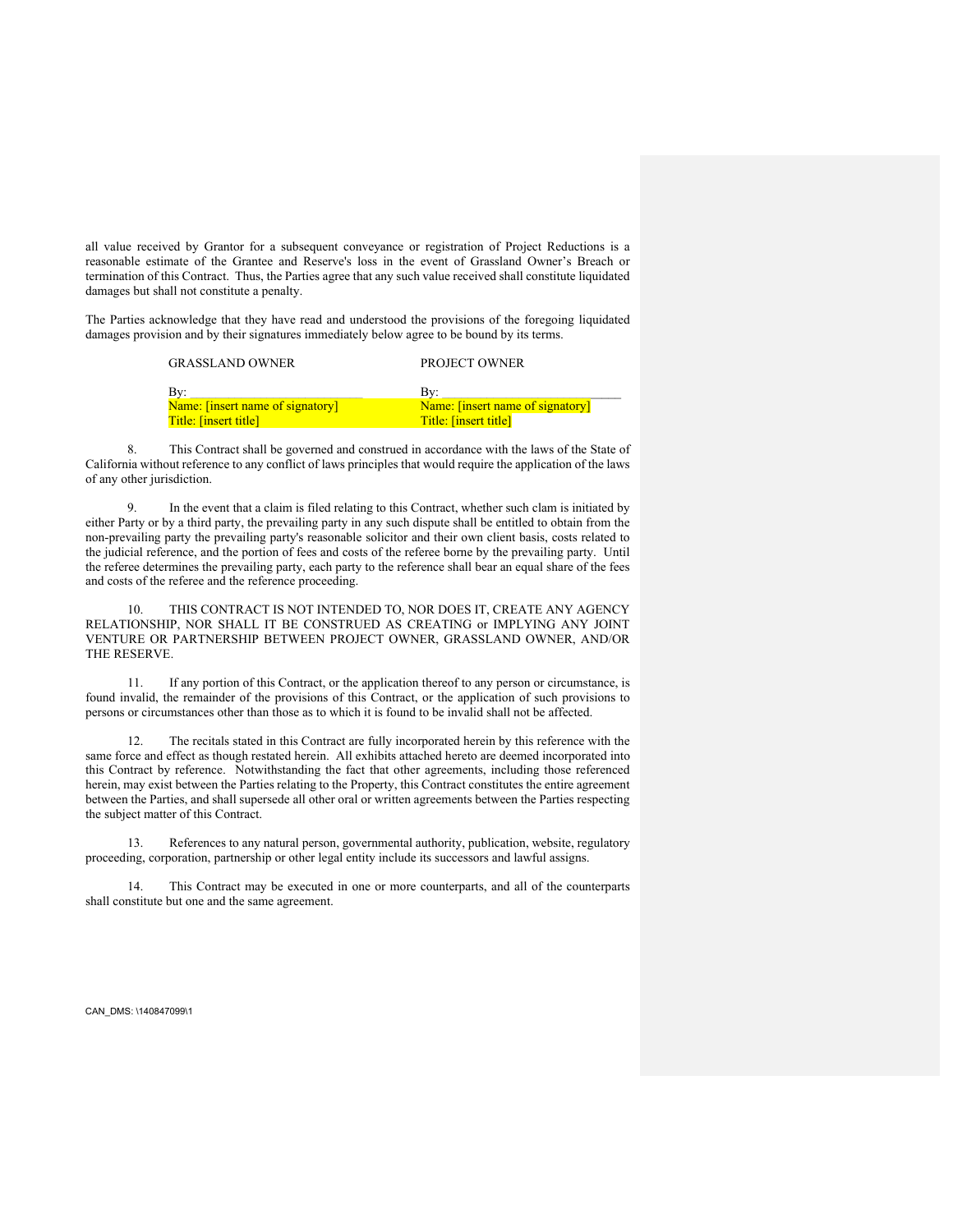[SIGNATURE PAGES TO FOLLOW]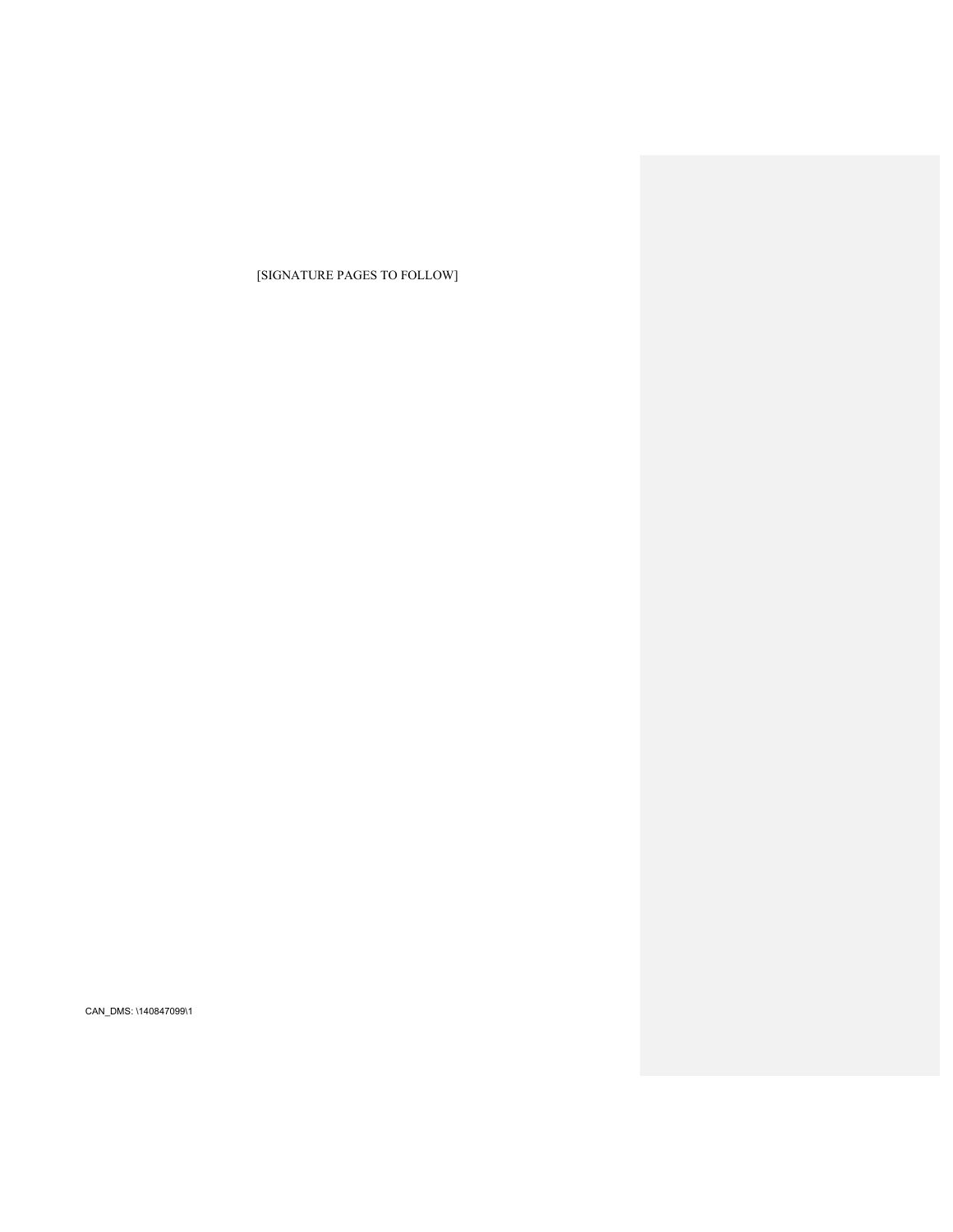IN WITNESS WHEREOF, Grassland Owner/Grantor and Project Owner/Grantee have executed this Contract as of the date first set forth above by their duly authorized representatives.

## "**GRANTOR**"

| a            |  |  |
|--------------|--|--|
| By:<br>Name: |  |  |
| Title:       |  |  |

## "**GRANTEE**"

| a            |  |  |  |
|--------------|--|--|--|
| By:<br>Name: |  |  |  |
| Title:       |  |  |  |

ACKNOWLEDGED AND AGREED:

# [**EASEMENT HOLDER / GRASSLAND OWNER**]7

**[\_\_\_\_\_\_\_\_\_\_\_\_\_\_\_\_]**, a  $[\_$  $By:$ Name:  $\Box$ Title:  $\qquad \qquad \qquad \qquad$ 

7 Grassland Owner should be inserted where the easement holder has first entered into a greenhouse gas reduction rights contract, and then subsequently transfers the reduction rights to a project developer.

Signature Page to GHG Reduction Rights Contract CAN\_DMS: \140847099\1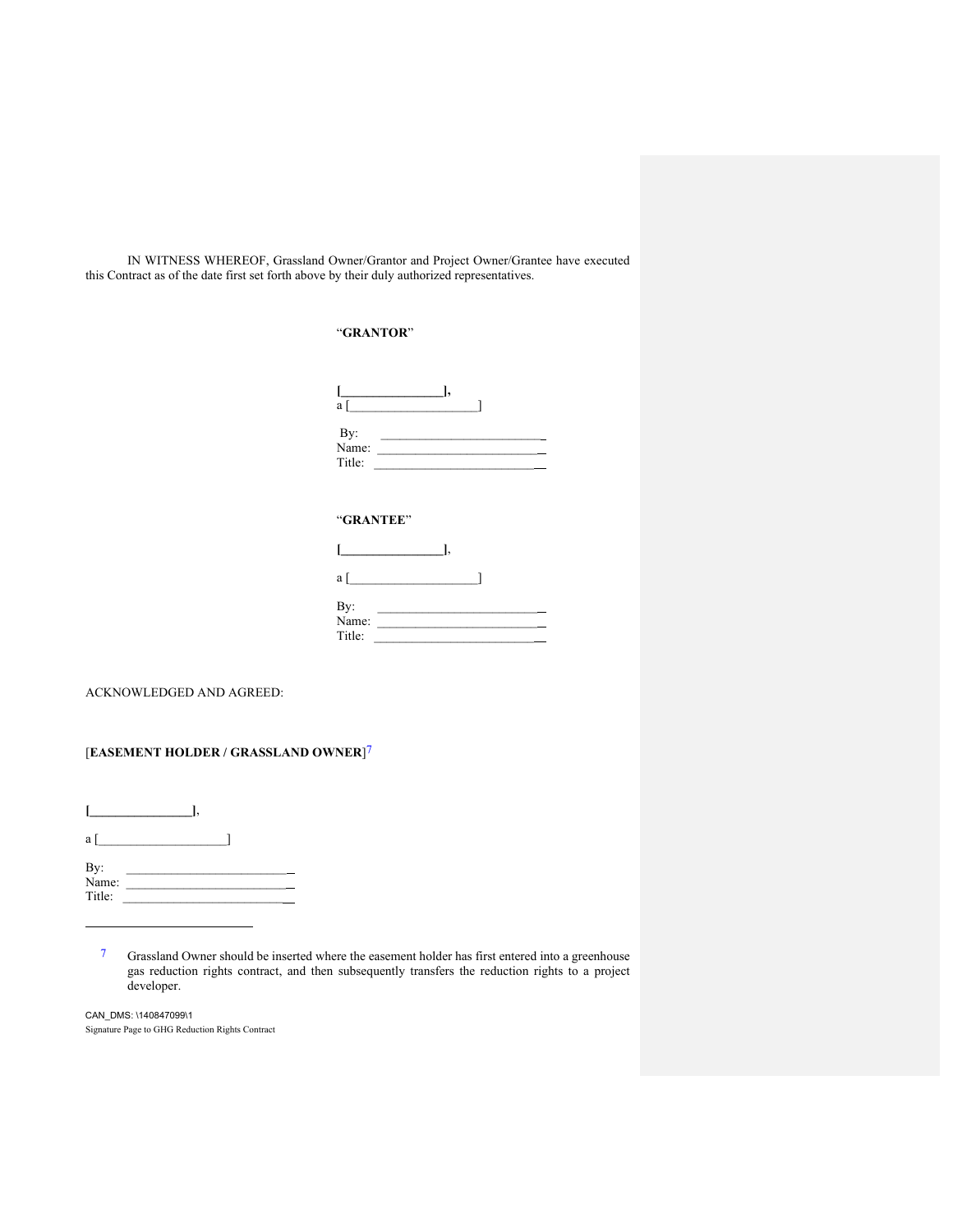A notary public or other officer completing this certificate verifies only the identity of the individual who signed the document to which this certificate is attached, and not the truthfulness, accuracy, or validity of that document.

I, https://www.midthermolectricity of  $\qquad$  in the Province of TO WIT:

MAKE OATH AND SAY:

1. THAT I was personally present and did see

\_\_\_\_\_\_\_\_\_\_\_\_\_\_\_\_\_\_\_\_\_\_\_\_\_\_\_\_\_\_\_\_\_\_\_\_\_\_, named in the within instrument, who based on the identification provided to me, I believe to be the person named therein duly sign and execute the same for the purposes named therein.

2. THAT the same was executed in \_\_\_\_\_\_\_\_\_\_\_\_\_\_\_\_, in the Province of \_\_\_\_\_\_\_\_\_\_\_\_\_\_\_\_\_\_\_\_, and that I am the subscribing witness thereto.

3. THAT based on the identification provided to me the said person is in my belief of the full age of eighteen years.

SWORN BEFORE ME at  $\qquad \qquad$ , in the Province of  $\qquad \qquad$ , this of  $, 2021$ 

A Commissioner for Oaths in and for the Province of

A notary public or other officer completing this certificate verifies only the identity of the individual who signed the document to which this certificate is attached, and not the truthfulness, accuracy, or validity of that document.

I, https://www.midthermolectricity of  $\qquad$  in the Province of TO WIT:

MAKE OATH AND SAY:

4. THAT I was personally present and did see

\_\_\_\_\_\_\_\_\_\_\_\_\_\_\_\_\_\_\_\_\_\_\_\_\_\_\_\_\_\_\_\_\_\_\_\_\_\_, named in the within instrument, who based on the identification provided to me, I believe to be the person named therein duly sign and execute the same for the purposes named therein.

5. THAT the same was executed in \_\_\_\_\_\_\_\_\_\_\_\_\_\_\_\_, in the Province of \_\_\_\_\_\_\_\_\_\_\_\_\_\_\_\_\_\_\_\_, and that I am the subscribing witness thereto.

6. THAT based on the identification provided to me the said person is in my belief of the full age of eighteen years.

SWORN BEFORE ME at  $\qquad \qquad$ , in the Province of  $\qquad \qquad$ , this of  $, 2021$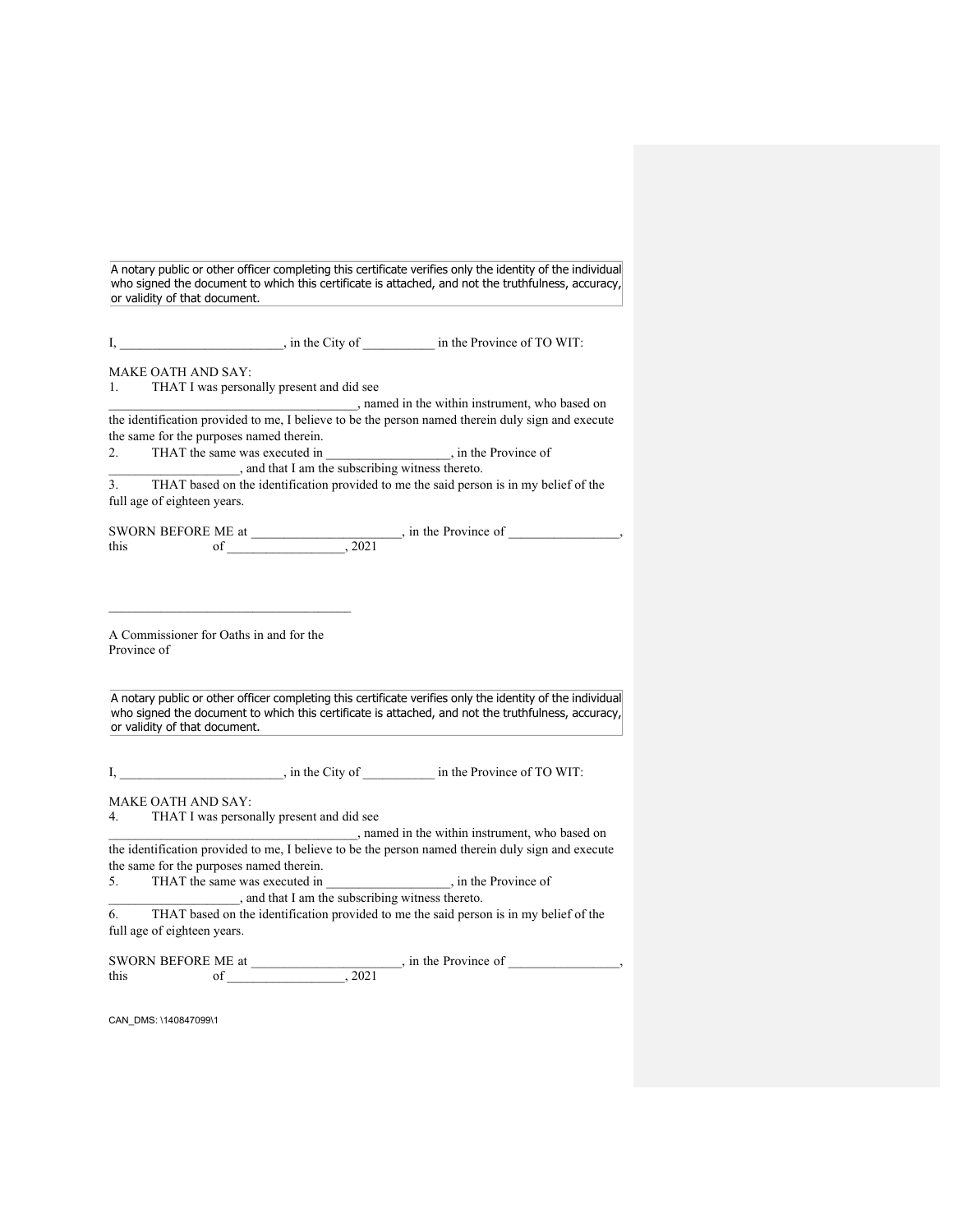A Commissioner for Oaths in and for the Province of

Signature \_\_\_\_\_\_\_\_\_\_\_\_\_\_\_\_\_\_\_\_\_\_\_\_\_\_\_\_\_\_\_\_\_ (Seal)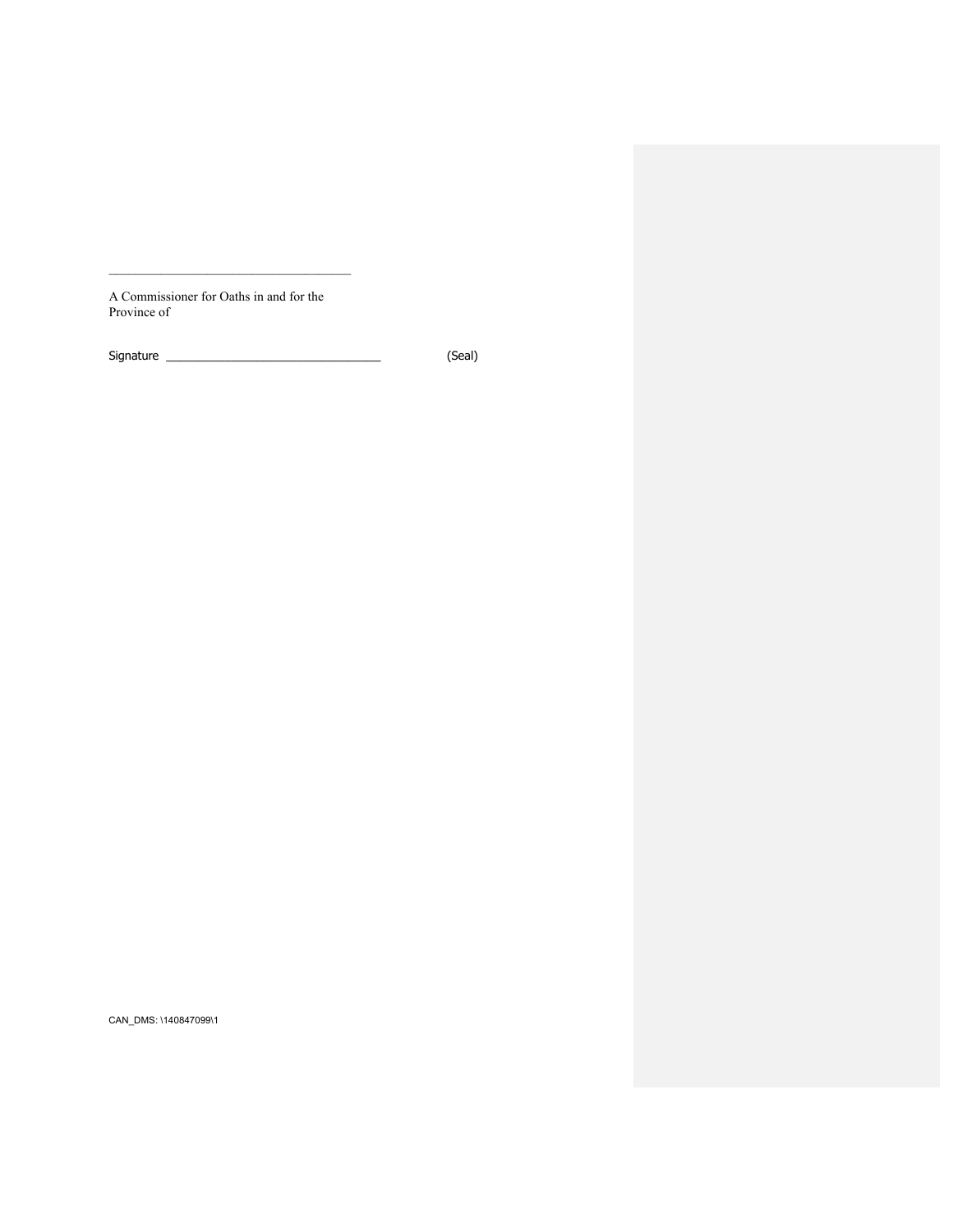## **EXHIBIT C**

# **GRASSLAND PROJECT MONITORING PLAN (Approved Version)**

**(See attached)**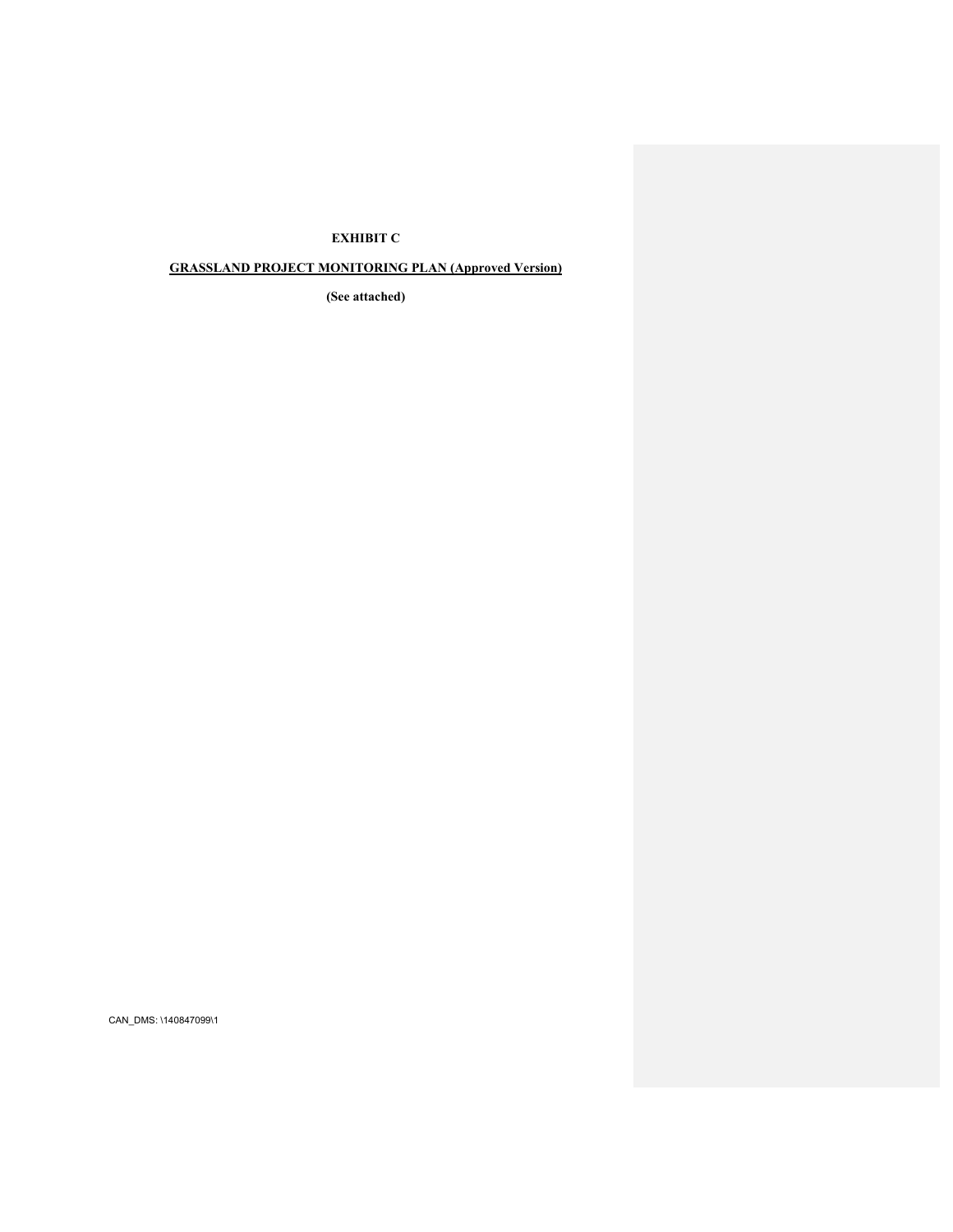### **EXHIBIT D**

#### **ASSIGNMENT AND ASSUMPTION OF PROJECT IMPLEMENTATION AGREEMENT AND GREENHOUSE GAS REDUCTION RIGHTS CONTRACT**

THIS ASSIGNMENT AND ASSUMPTION OF PROJECT IMPLEMENTATION AGREEMENT AND GREENHOUSE GAS REDUCTION RIGHTS CONTRACT ("**Assignment and Assumption Agreement**") is made as of the [ \_ ] day of [ \_ \_ \_ \_ \_ ], 20 \_ , by and between [ \_ \_ \_ ], **Agreement**") is made as of the **[\_\_\_]** day of **[\_\_\_\_\_\_\_\_\_\_\_]**, 20\_\_\_, by and between **[**\_\_\_\_\_\_\_\_\_\_\_\_\_\_**], [**a**\_\_\_\_\_\_\_\_\_\_]** ("**Assignor**") and **[\_\_\_\_\_\_\_\_\_\_\_\_\_\_\_\_],** a **[\_\_\_\_\_\_\_\_]** ("**Assignee**"). Capitalized terms used and not otherwise defined shall have the meanings ascribed to them in the Project Implementation Agreement (as defined below).

### **RECITALS**

A. The Climate Action Reserve, a California nonprofit public benefit corporation ("**Reserve**"), and Assignor entered into that certain Project Implementation Agreement, dated [\_\_\_\_\_\_\_\_\_\_\_], 20\_\_ (the "**PIA**").

B. Assignor holds an interest in the GHG Reductions related to Avoided Grassland Conversion activities on the Property as defined under  $\frac{\text{Exhibit A}}{\text{A}}$  of the PIA and attached thereto.

C. Assignor is Transferring the GHG Reduction Rights to Assignee. In connection therewith, Assignor desires to delegate and Assignee desires to accept all of the Assignor's Project Owner Obligations under the PIA, including, without limitation, the provisions of the Canada Grassland Protocol, and all rights, title, and interest in and to the GHG Reduction Right, subject to all of the terms on the terms and conditions set forth below.

D. Pursuant to the PIA, Assignor shall not, directly or indirectly, Transfer any GHG Reduction Right in violation of Section 7 of the PIA.

E. In accordance with Section 7 of the PIA, Assignor (i) shall deliver a copy of this Assignment and Assumption Agreement, fully executed, to the Reserve within fifteen (15) days of the date of execution and (ii) has provided Assignee with copies of the Canada Grassland Protocol, the PIA and all exhibits attached thereto and any amendments thereto.

F. Assignor shall not be released of any obligation under the PIA or Canada Grassland Protocol unless and until this Assignment and Assumption Agreement is consented to by the Reserve, and all other obligations and requirements set forth in Section 7(b) of the PIA are satisfied.

**NOW THEREFORE**, in consideration of the foregoing facts and the mutual covenants and conditions herein below set forth, it is agreed:

1. **Assignment.** Effective as of the Date of this Assignment and Assumption Agreement, Assignor hereby assigns and transfers to Assignee all of Assignor's right, title, and interest in the GHG Reduction Right and the interests conveyed by the GHG Reduction Rights Contract. [Assignor retains all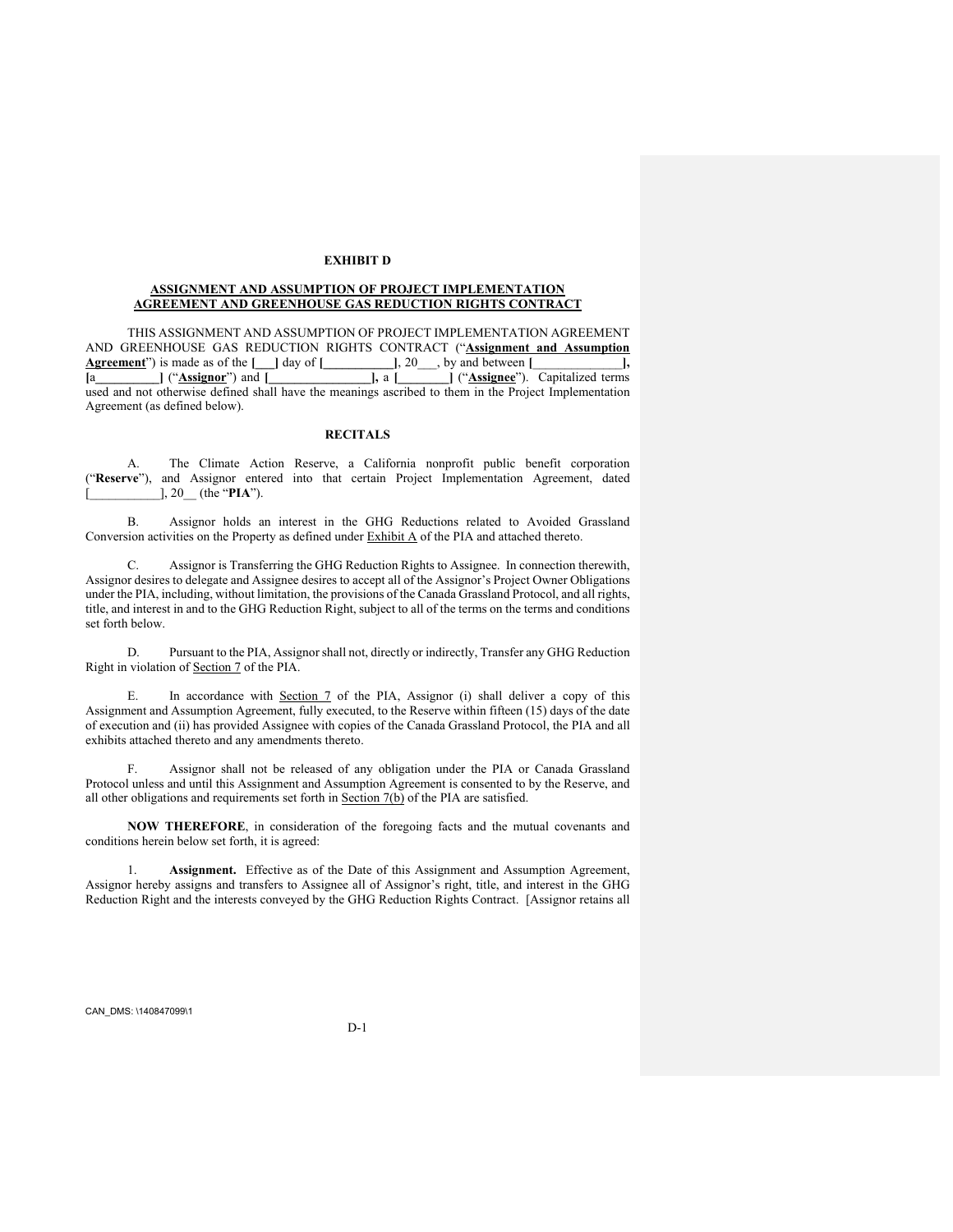Project Owner Obligations under the PIA with respect to any portion of the GHG Reduction Right that is not conveyed, transferred, or granted that the Assignor continues to own.] $8$ 

Assumption. Assignee hereby agrees to assume, fulfill, perform, be bound by, and to discharge all of the obligations, liabilities, covenants, duties and agreements of Assignor under the PIA, and to be subject to the terms and conditions thereof, it being the express intention of both Assignor and Assignee that, upon execution of this Assignment and Assumption Agreement and conveyance of the GHG Reduction Right to Assignee, Assignee shall become substituted for Assignor as "Project Owner" and "Party" under the PIA with respect to the GHG Reduction Right.

3. **Representations.** Assignor warrants and represents to Assignee that Assignor has full right and authority to make this Assignment and Assumption Agreement and vest in Assignee the rights, interests, powers and benefits hereby assigned.

4. **Counterparts.** This Assignment and Assumption Agreement may be executed in multiple counterparts, each of which shall constitute an original and all of which taken together shall constitute one and the same instrument.

5. **Binding Effect.** The provisions of this instrument shall be binding upon and inure to the benefit of Assignor and Assignee and each of their respective successors and assigns, and Assignee may assign its rights and obligations in accordance with the PIA.

6. **Conflict.** This Assignment is executed pursuant to the terms of the PIA and is intended to implement and be consistent with the terms and conditions of the PIA. If any of the provisions hereof are in conflict with the provisions of the PIA, the PIA shall control.

7. **Further Assurances.** Assignor and Assignee each hereby covenants that it will, at any time and from time to time, execute any documents and take such additional actions as the other, or its respective successors or assigns, shall reasonably require in order to more completely or perfectly carry out the transfers intended to be accomplished by this Assignment and Assumption Agreement.

8. **Governing Law.** This Assignment and Assumption Agreement shall be construed and interpreted in accordance with the laws of the State of California.

9. **Validity.** If any portion of this Assignment and Assumption Agreement, or the application thereof to any person or circumstance, is found invalid, the remainder of the provisions of this Assignment and Assumption Agreement, or the application of such provisions to persons or circumstances other than those as to which it is found to be invalid shall not be affected.

10. **Modification and Amendment.** This Assignment and Assumption Agreement may not be amended, supplemented, or modified unless such amendment, supplement, or modification is in writing and executed by the Assignor, Assignee, and the Reserve.

[SIGNATURE PAGES TO FOLLOW]

<sup>8</sup> NOTE: This provision should be retained only if it is a Partial Assignment and Assumption Agreement.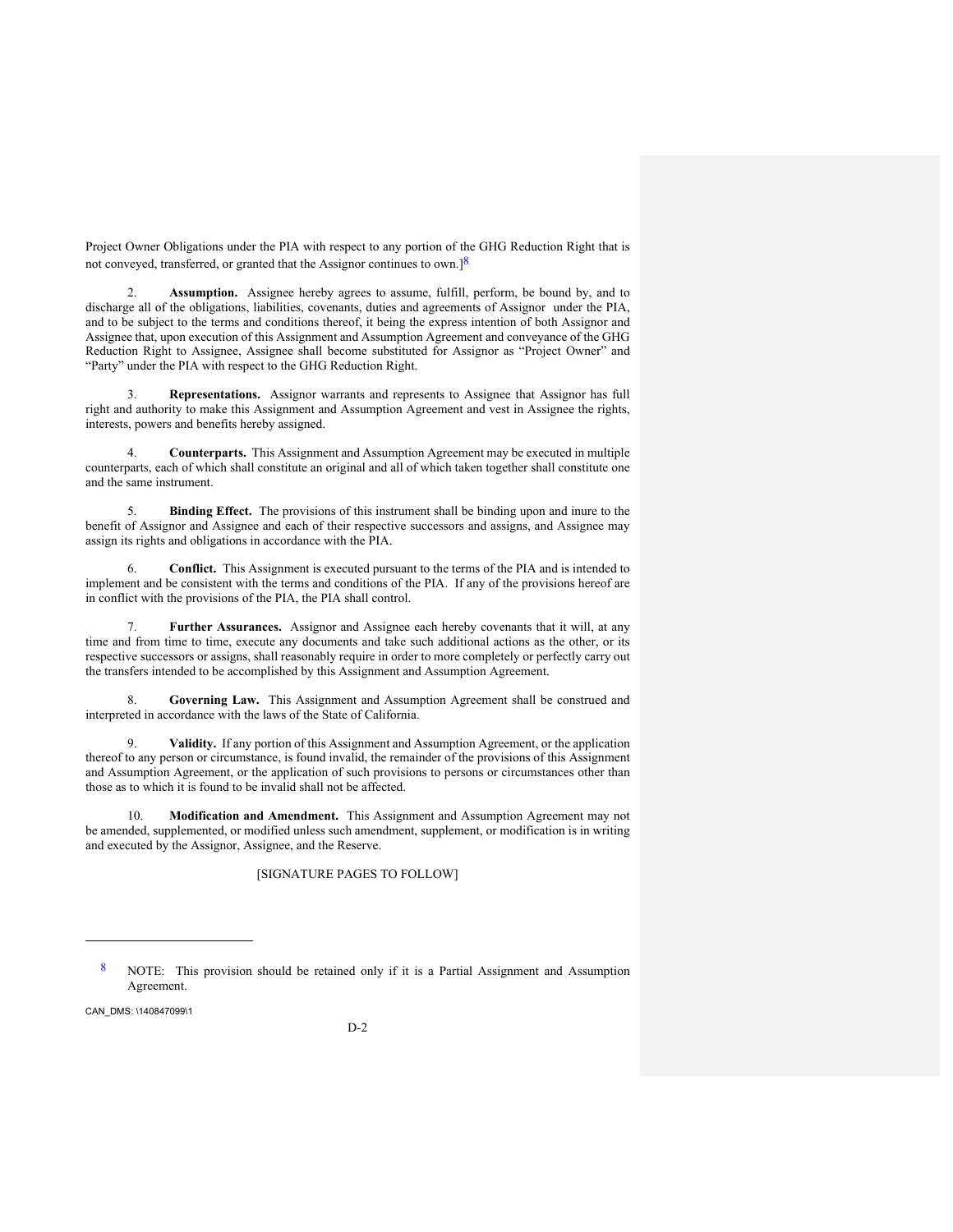IN WITNESS WHEREOF, Assignor and Assignee have executed this Assignment and Assumption Agreement as of the date first set forth above by their duly authorized representatives.

|            | "ASSIGNOR"                                                                                                                 |
|------------|----------------------------------------------------------------------------------------------------------------------------|
|            | $\qquad \qquad \Box$<br>$a \left[ \begin{array}{ccc} 1 & 1 \\ 1 & 1 \end{array} \right]$                                   |
| By:        | <u> Albanya (Albanya) albanyi di sebagai pada salah sahiji di sebagai pada salah salah salah sa</u>                        |
| "ASSIGNEE" |                                                                                                                            |
|            | $\begin{bmatrix} 1 & 1 & 1 \\ 1 & 1 & 1 \end{bmatrix}$<br>$a \left[ \begin{array}{ccc} 1 & 1 \\ 1 & 1 \end{array} \right]$ |
| By:        | Name:<br>Title:                                                                                                            |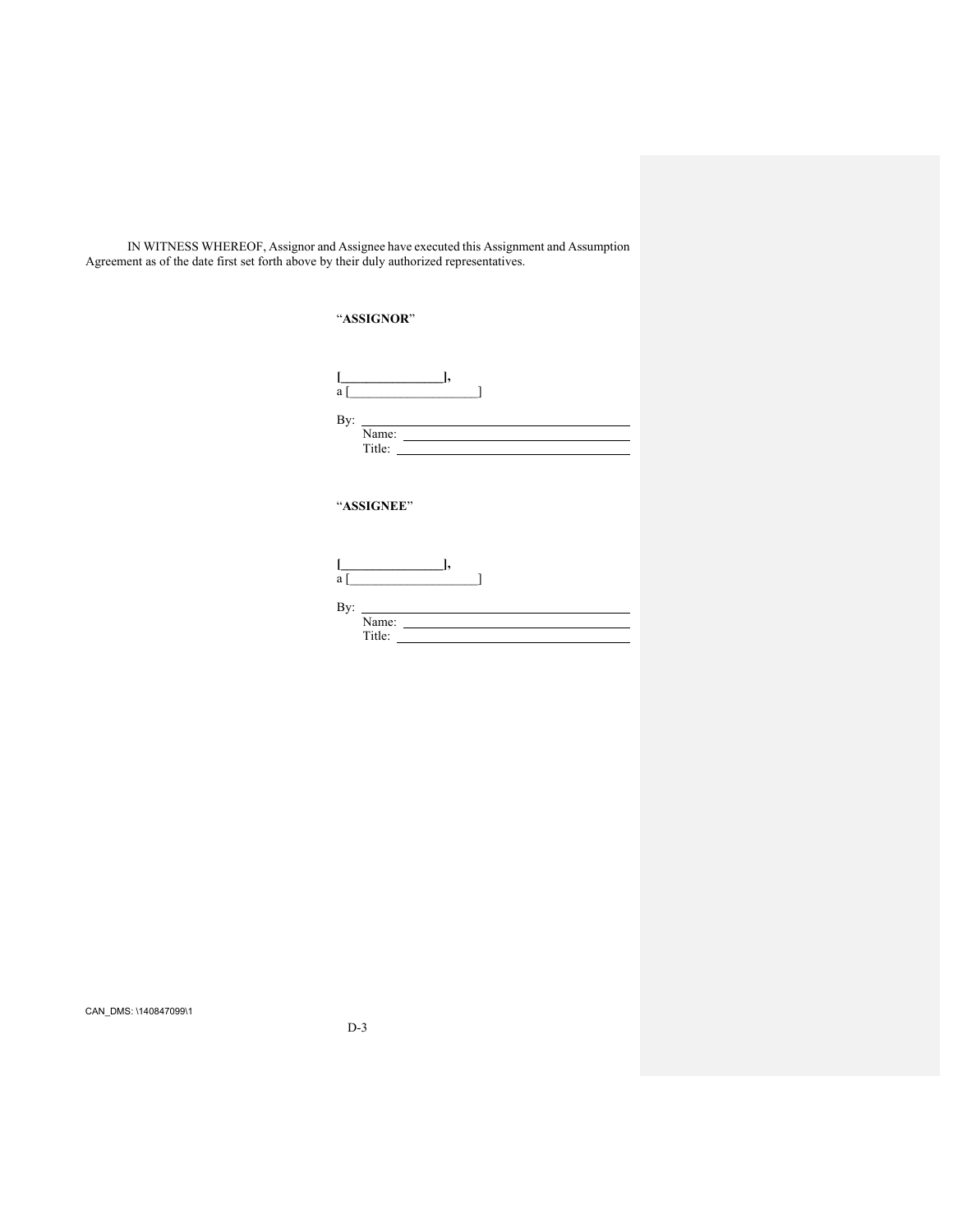THIS ASSIGNMENT AGREEMENT BY AND BETWEEN \_\_\_\_\_\_\_\_\_\_\_\_\_, A \_\_\_\_\_\_\_\_\_\_\_\_\_\_ ("ASSIGNOR"), AND \_\_\_\_\_\_\_\_\_\_, A \_\_\_\_\_\_\_\_\_\_\_\_ ("ASSIGNEE"), IS APPROVED AND CONSENTED TO BY THE RESERVE THIS **\_\_\_** DAY OF **\_\_\_\_\_\_\_\_**, 20\_\_:

## "**RESERVE**"

Climate Action Reserve, a California nonprofit public benefit corporation

By:

Name: Craig Ebert Title: President